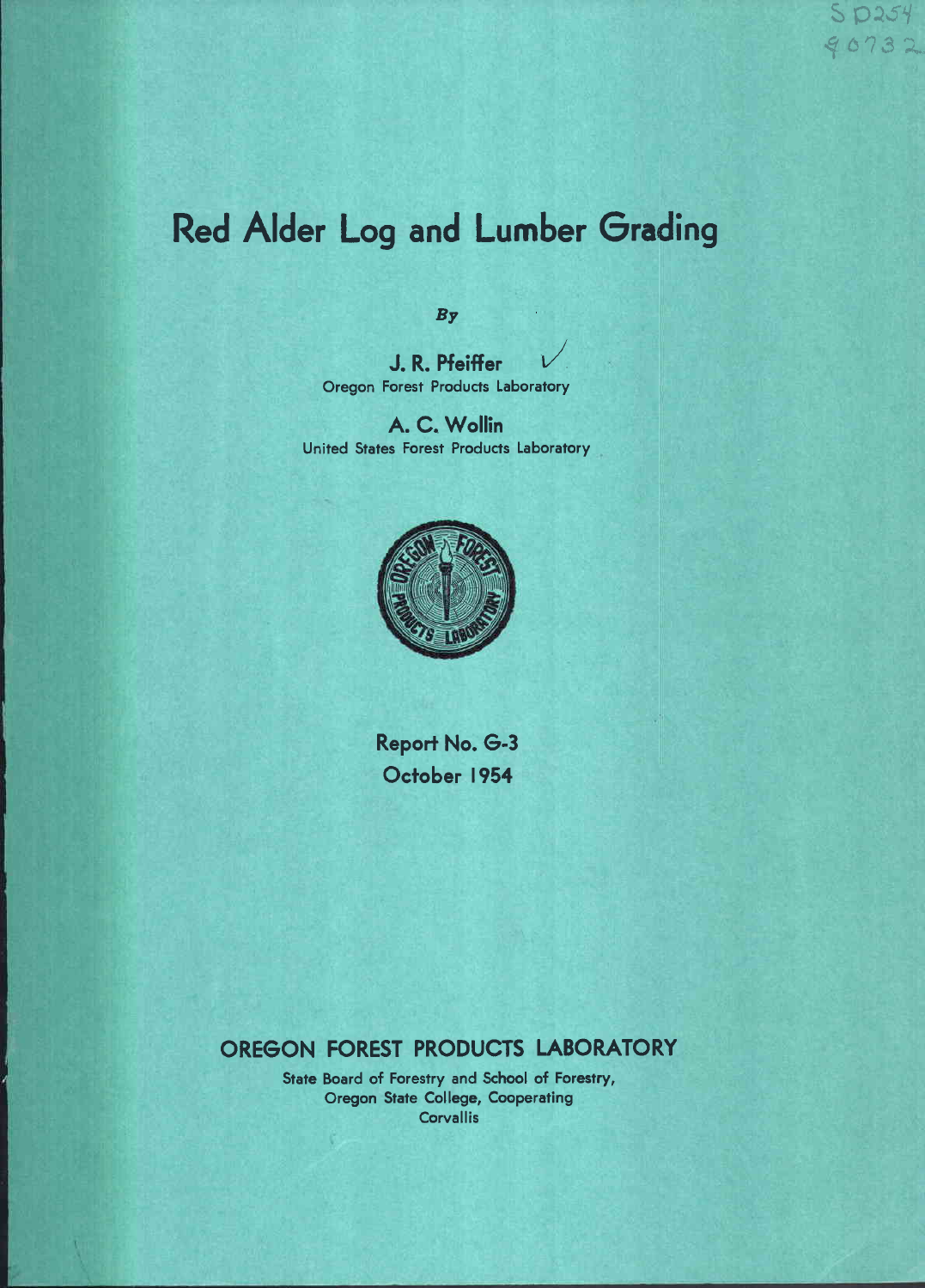I established by legislative action in 1941 as a result THE OREGON FOREST PRODUCTS LABORATORY WAS of active interest of the lumber industry and forestryminded citizens. It is associated with the State Board of Forestry and the School of Forestry at- Oregon State College.

An Advisory Committee composed of men from representative interests guides the research program that is directly pointed toward the fuller utilization of Oregon's forest resources. The following men constitute the present membership of the Advisory Committee:

PAUL PATTERSON, Governor. Chairman RORERT W. COWLIN . Pacific Northwest Forest and Range Experiment Station NILS HULT . Wilamette Valley Lumbermen's Association PAUL M. DUNN . . . . School of Forestry CHARLES W. Fox . . Oregon Plywood Interests WILLIAM SWINDELLS . West Coast Lumbermen's Association CARL A. RASMUSSEN . Western Pine Association GEORGE SPAUR, State Forester . . . . Secretary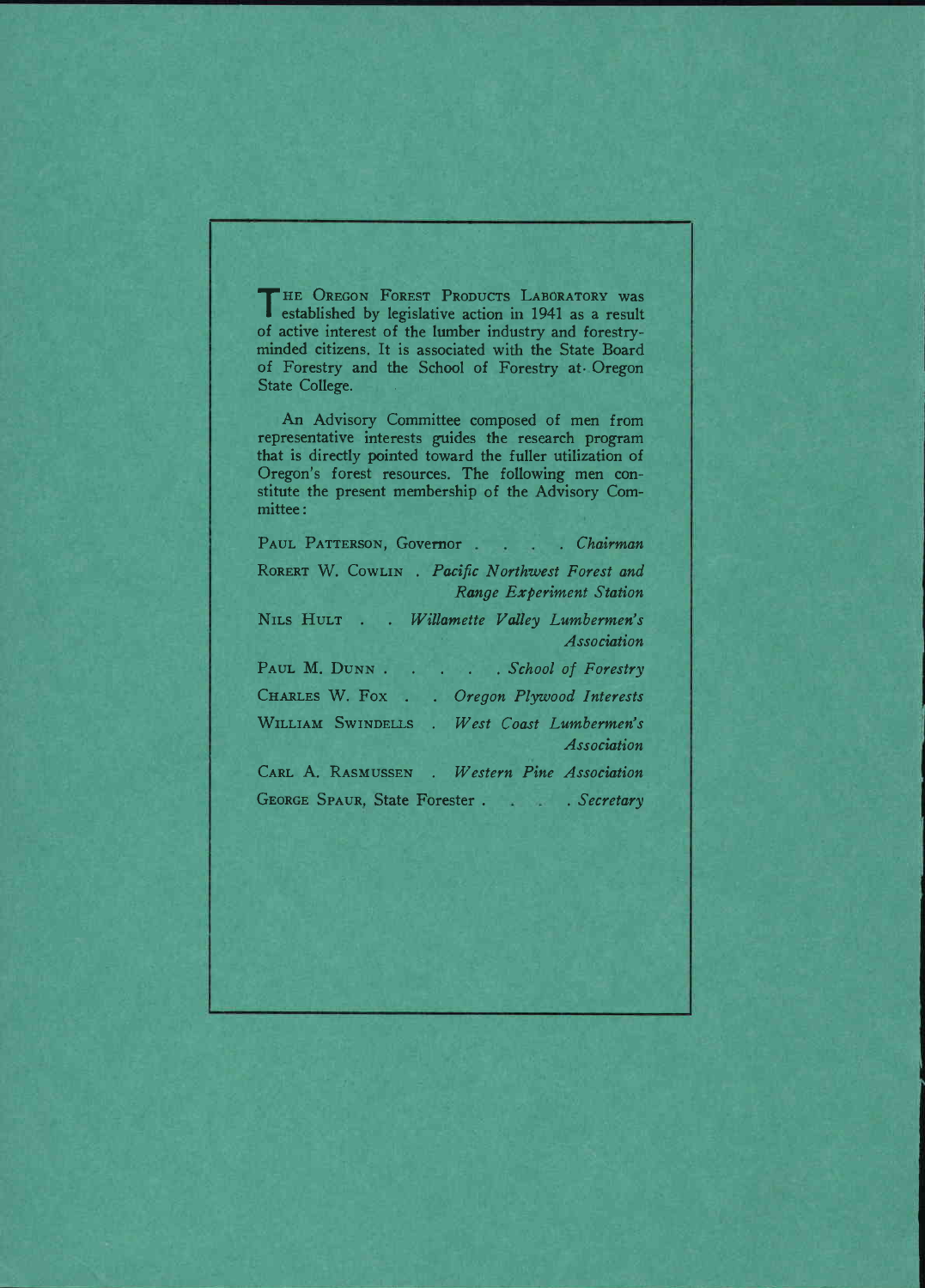### Red Alder Log and Lumber Grading

by

J.. R. Pfeiffer Industry Service Division Oregon Forest Products Laboratory

and

A. C. Wollin Division of Timber Growth and Utilization Reiation United States Forest Products Laboratory

October, 1954

A joint research project of the

OREGON FOREST PRODUCTS LABORATORY the UNITED STATES FOREST PRODUCTS LABORATORY and the PACIFIC NORTHWEST FOREST AND RANGE EXPERIMENT STATION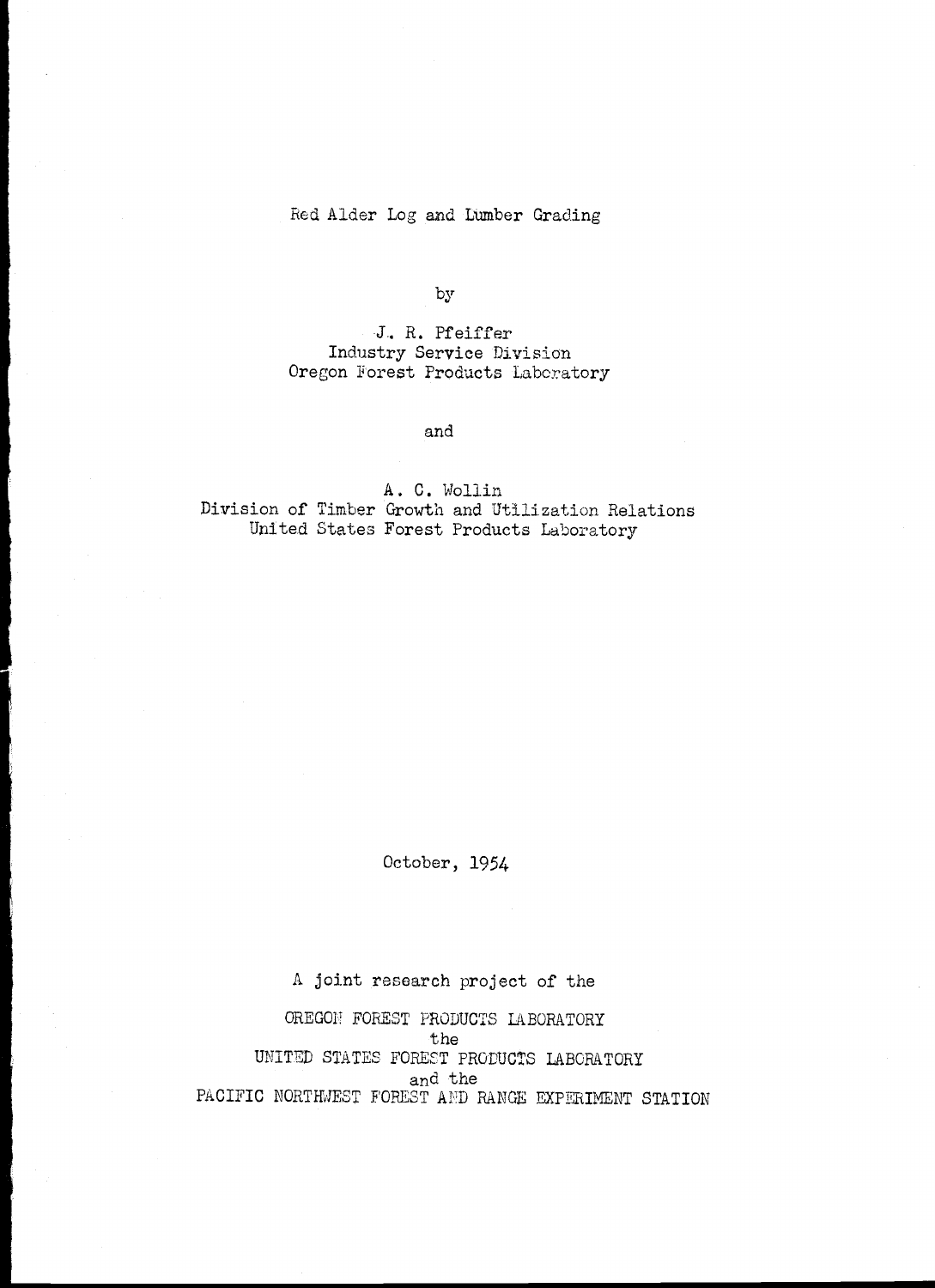#### **ACKNOWLEDGEMENTS**

The successful completion of this study results largely from the efforts and assistance of various individuals during the gathering of the field data. Special acknowledgement is due L. R. Smith, W. F. Parsons, and members of the sawmill crew at the L. R. Smith Hardwood Company, Longview, Washington; G. A. Parker, C. R. Veal and members of the sawmill crew at the R. Veal and Son Company, Albany, Oregon; and C. A. Randall and Don Burnet of the Oregon Forest Products Laboratory for their work in the grading and diagraming of logs at the mills,

Particular recognition is given to the work of Elmer E. Matson, of the Pacific Northwest Forest and Range Experiment Station. It was largely through his coordination and persuasion that work on this study was begun.

Cooperators in the study were the U. S. Forest Products Laboratory, Madison, Wisconsin; the Pacific Northwest Forest and Range Experiment Station, Portland, Oregon; and the Oregon Forest Products Laboratory, Corvallis, Oregon.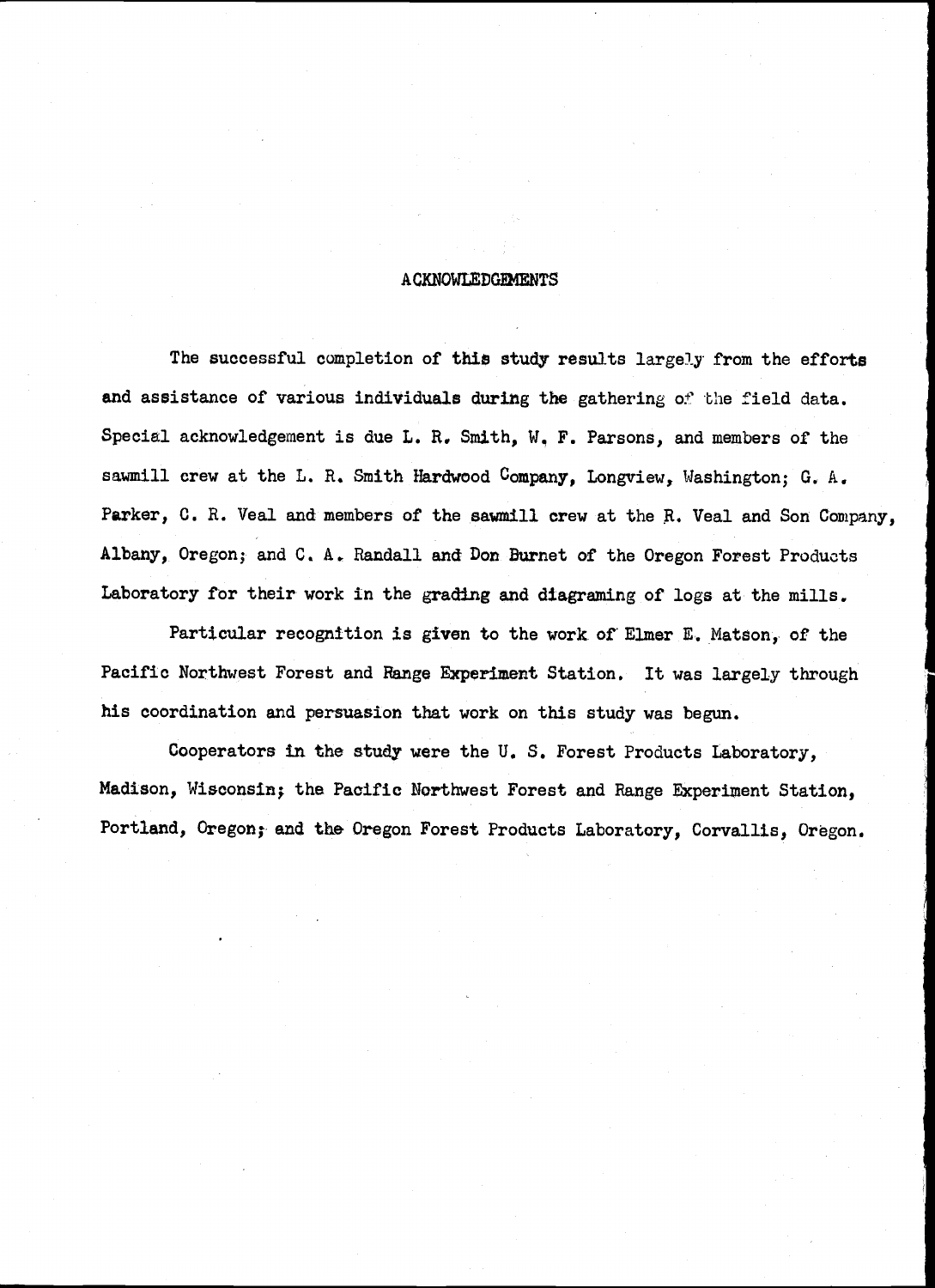#### SUMMARY

Four hundred seventy two red alder logs, scaling 36,476 board feet, were sawed into 34,137 board feet of lumber at two northwest sawmills. All were eight feet in length, and ranged in diameter from 10 to 27 inches,

Each log was graded according to the rules developed for hardwood sawlogs by the U.S. Forest Products Laboratory.

Lumber grade yields of standard lumber graded under rules of the National Hardwood Lumber Association, and overrun in sawing the logs were compared by log grades with results from several studies of eastern hardwoods.

The results led to the conclusions that the log-grading rules proposed by the U. S. Forest Products Laboratory and accepted as Forest Service Standard are suitable to red alder log grading with only minor modifications; the lumbergrading rules used by the National Hardwood Lumber Association are applicable to lumber from this species; and the lumber-grade recovery from red alder logs is comparable to that from many eastern hardwoods,

 $\zeta$ 

 $\mathcal{O}\ell\mathcal{T}^*$ 

kg.  $\alpha$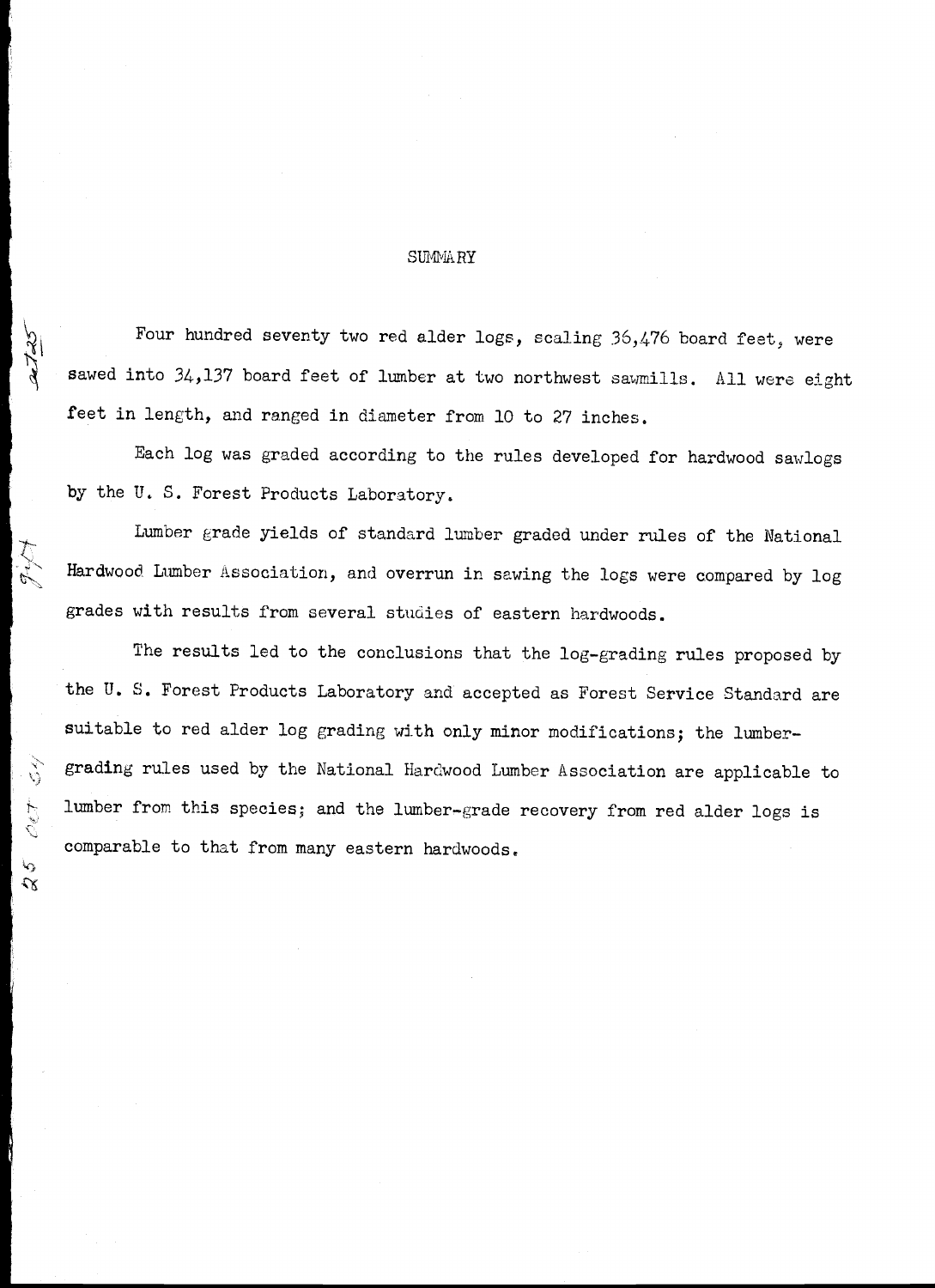#### RED ALDER LOG AND LUMBER GRADING

by

J. R. Pfeiffer and A. C. Wollin

According to the most recent estimate there are approximately 1 1/2 billion board feet of red alder (Alnus rubra, Bong.) in Oregon, almost one-third of the total stand of hardwood sawtimber in the state. $(4)$ \* The largest concentrations of this species are in a coastal belt extending inland about 60 miles. The reddish-brown wood from this tree is used extensively in the manufacture of furniture because of its tendency to resist splitting, its easy-working qualities, and the ease with which it may be stained to blend with other woods such as maple or mahogany. It is used also for core stock, woodenware; novelties, millwork, paper roll plugs, and wall paneling. Its use for pulp is expected to become important.

Lack of information concerning Oregon hardwoods has been a major factor in limiting their use. Some of this deficiency has been remedied by a mill study on alder conducted during the summers of 1952 and 1953. This cooperative investigation was undertaken to:

- Determine the applicability to red alder of the hardwood log grading rules developed by the U. S. Forest Products Laboratory.
- \* Ascertain the applicability of the National Hardwood Lumber Association grading rules to this species.
- Ccimpare. the grades of alder logs and of alder lumber with those of commonly used eastern- species.

' Numbers in parentheses refer to publications in the. bibliography.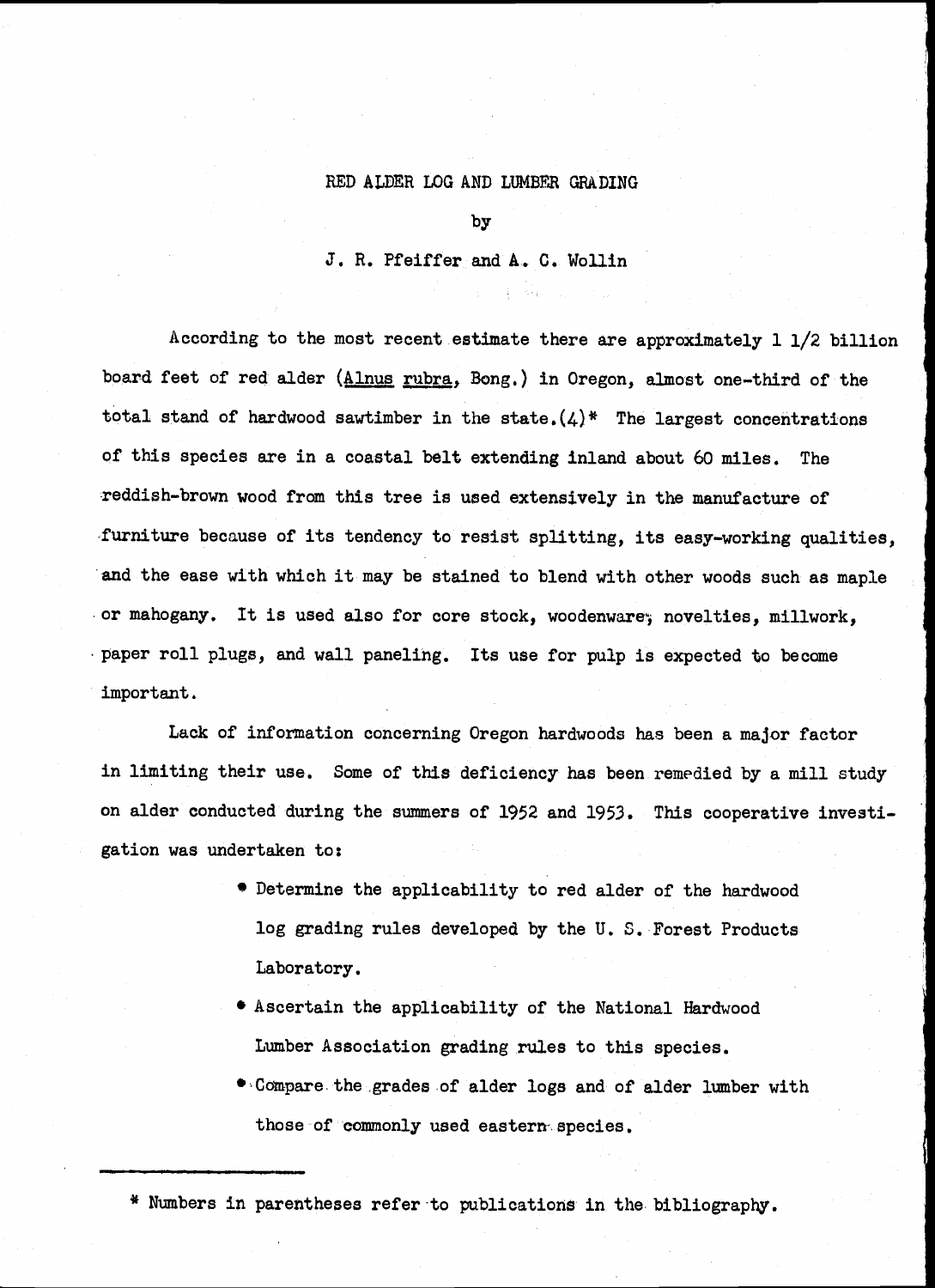#### PROCEDURE

Each log was scaled, then the surface was divided into four quarters, or faces, by chalk lines. In laying out the quarters an effort was made to place the maximum possible number of defects in one face so that the remaining faces might yield lumber as clear as possible. All visible defects or blemishes on the log were measured for diameter, height above the bark surface, and distance from one end (usually the small end) of the log, These defects were then plotted on individual log-diagram sheets, as illustrated in Figure 1. Blemishes, such as sound and unsound knots (both open and overgrown), rot, flutes, checks and bumps, were recorded. On the basis of the presence and arrangement of such characteristics, each log was given a tentative grade according to the rules developed by the U. S. Forest Products Laboratory.(l) Figure 2 summarizes the rules for the three grades of sawlogs. A system of marking the logs was used by which the yield of lumber from an individual log could be identified.

The study was conducted in 1952 at two mills, both equipped with a circular headsaw and an eastern-style edger; one had a 2-saw trimmer. The study in 1953 was conducted at a mill equipped with a  $\mu$ -foot band headsaw. The study logs were sawed according to established practice at each mill, without regard to the log diagrams, The logs sawed at the plant in Longview came mainly from Lewis County, Washington, while most of the logs sawed in the Albany mill were from Lincoln County, Oregon.

It was noted during the sawing that many knots, both open and overgrown, contained rot, bit this rot seldom extended beyond the knot area.

The lumber was graded by a qualified hardwood lumber inspector with many years of experience in grading eastern hardwood lumber, The grading was based on rules developed for the national hardwood industry, and published by the National

2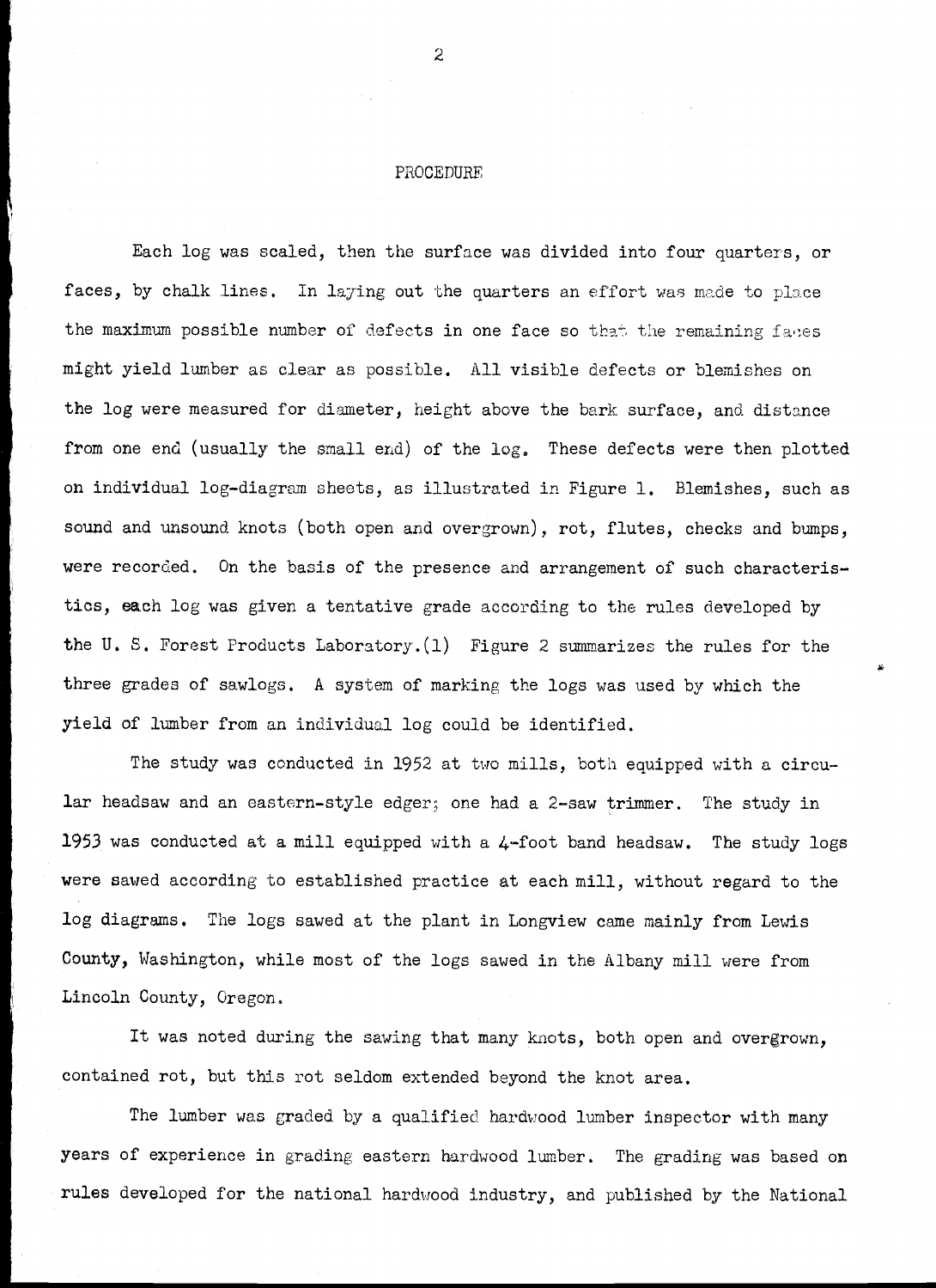Hardwood Lumber Association, 59 East Van Buren Street, Chicago 5, Illinois, Table 9 shows In a general way the requirements of the various grades and the manner in which hardwood lumber is usually graded--mainly according to the percentage of clear-face cuttings. All lumber graded according to these rules is graded from the poorer face, except as otherwise stated

#### ANALYSIS

The original log grade classification of the 8-foot alder logs in this study resulted in a small percentage of grade 2 logs, although the lumber grade recovery indicated that almost one-half of the No. 3 logs should have been classed as grade 2 (the yield of quality lumber was as high as that from the grade 2 logs). It was apparent, therefore, that some modification of the log grading rules should be made to provide realistic log grades for 8-foot alder logs.

To provide for grading red: alder logs of 8-foot length only, three important modifications of the log-grading rules were proposed:

- Log grade 1 should admit 3-foot minimum cuttings on the three grading faces.
- \* Log grade 2 should include logs that have one 2-foot minimum cutting and one 3-foot minimum cutting on the three grading faces, rather than two 3-foot cuttings as was the previous minimum requirement.
- $\bullet$  Log grade 3 should include all logs otherwise classified as below grade 3 that have two faces of grade 2 quality. The suggested log grades for 8-foot red alder logs are outlined in

Table 10.

3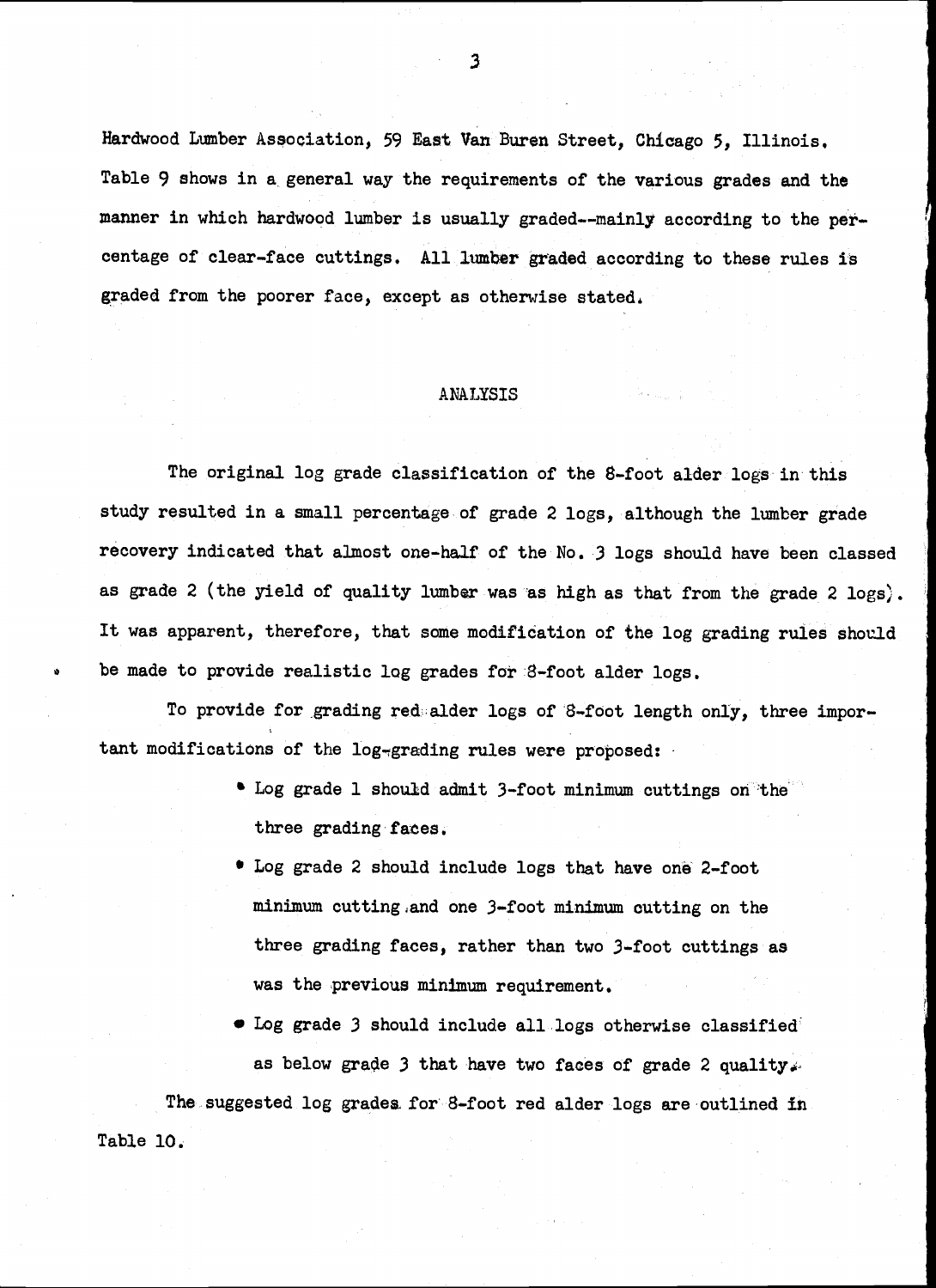Regrading with these modified rules resulted in almost one half of the logs originally classified as grade 3 being raised to grade 2, while 30 per cent of the below-grade logs were placed in grade 3.

The normal procedure for grading logs is stated in the rules as follows: "The grade of the log is that of the lowest of the three grading faces."(2) The three grading faces are the best three faces from the standpoint of clearcutting requirements. Stated another way, this means that hardwood logs are graded from the second poorest of the four faces.

A modification of lumber grades also concerned the 8-foot length of logs that were sawed. Because this was the only length cut during the study, it seemed advisable to ignore the restrictions in the lumber grades that allow only limited percentages of 8-foot lengths.

Lumber-grade recovery and overrun from logs in grades 1, 2, and 3 are summarized in Tables 1, 2, and 3, respectively. These three tables are arranged similarly, with one exception: Tables 2 and 3 show, in column 12, values for overrun read from the curves in Figure 3 for log grades 2 and 3. Curves were not drawn for overrun in grade 1 because of the small number of logs in this grade.

Lumber-grade recovery from all log grades combined was tabulated by log diameters, as shown in Table 4. Volumes in board feet of lumber sawed from each log diameter are shown also in this table,

A graphic summation of lumber recovery by log diameters, from values in Table  $4$ , is presented in Figure  $4$ . The percentage of any lumber grade sawed from a given log diameter class may be found from these curves.

For instance, the average yield of No, 10 sawed from 20-inch diameter logs is found by subtracting the value on the lower line, which shows a cumulative total of 17 per cent Firsts and Seconds (FAS) and Selects, from the upper line which shows a total of 57 per cent recovery of No. 10 and Better. The difference of 40 per cent is the average percentage of No, 10 obtained from this size log,

 $4<sub>+</sub>$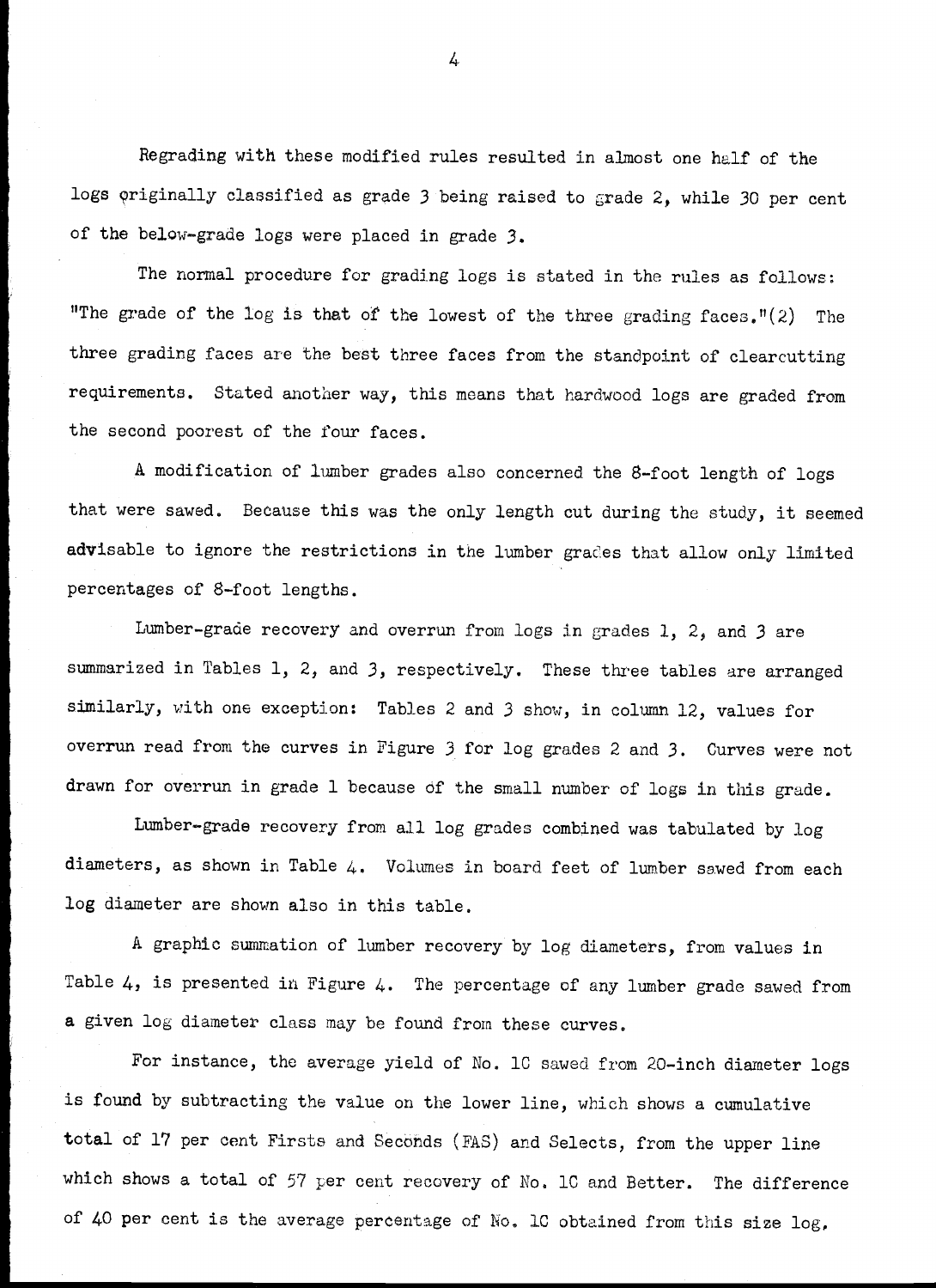Referring again to Tables 1, 2, and 3, the total lumber recovery by log diameter in column 9 may be compared with the net log scale (using Soribner Decimal C log scale) in column 10. The differences between the values, when converted into per cent, show overrun as percentages of the net log scale. These values for overrun are recorded in column 11.

The overrun for grades 1, 2, and 3 combined is presented in Table 5.

#### COMPARISON WITH OTHER SPECIES

The overrun for red alder obtained in this study is compared in Table 6 with overrun from three eastern species.(l) It should be noted when making this comparison that all alder logs were 8 feet in length, while, logs of the eastern species were up to 16 feet long. In addition, no alder logs were cut under 10 inches in diameter, while logs, of the other trees were cut down to 8 inches in diameter. Overrun is usually greater in logs of smaller diameters or greater lengths.

I,umber-grade recovery from red alder according to log grade is compared with that from several eastern species in Table  $7.(1)$ . Here also it should be noted that all red alder logs cut were eight feet long, while logs of the other species were up to 16 feet in length. Hardwood lumber grading rules are such that trees bucked into short logs are likely to yield smaller percentages of high-grade lumber than would have resulted from sawing longer logs. In addition, many red alder logs, which were placed in log grades 2 and 3 after modifying the rules, would have been classified as grade 3, or below grade, respectively, according to the standard ruies.(l)

Lumber-grade recovery from red alder is compared in Table 8 with that 'from hardwoods in the Tennessee Valley.(3) The lumber yield from red alder is shown to be similar to the grade recovery from these eastern species.

5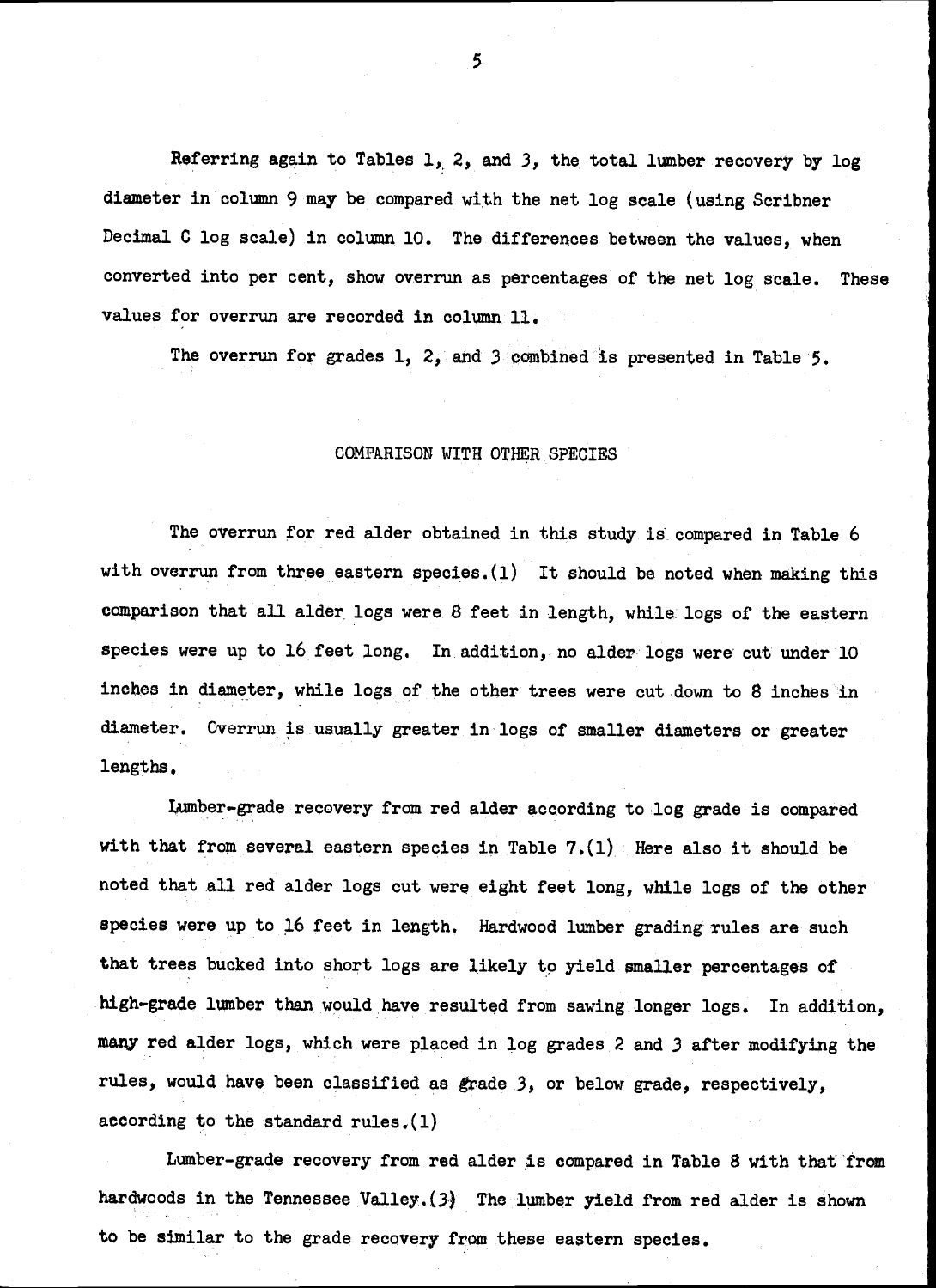#### CONCLUSIONS

Aralysis of the data accumulated and observations made during the study led to the following conclusions;

- 1. The log-grading system developed by the U.S. Forest Products Laboratory is adaptable to  $8$ -foot red alder logs, with only three modifications.
- $2.$ National Hardwood Lumber Association grading rules for hardwood lumber are well suited for use with red alder lumber.
- 3. Percentage yields of No. 1 Common and Better lumber grades are comparable to those from eastern species,

#### **REMARKS**

Average lumber-grade yield percentages computed in the study were based on short logs, 8 feet in length. Current practice in eastern mills producing hardwood lumber is to saw logs up to 16 feet in length. It is likely that percentage yields, of No. 1 Common and Better lumber grades from red alder could be increased by sawing longer logs with practices which lead to maximum recovery of highquality lumber,

Net overrun percentages from red alder likely can be increased also by such practices as restricting the amount and width of edgings, sawing longer logs, and reducing the width of saw kerf.

It should be noted that the three log-grade modifications were designed to be applied to 8-foot red alder logs. These modifications might be undesirable for use with longer logs up to 16 feet in length.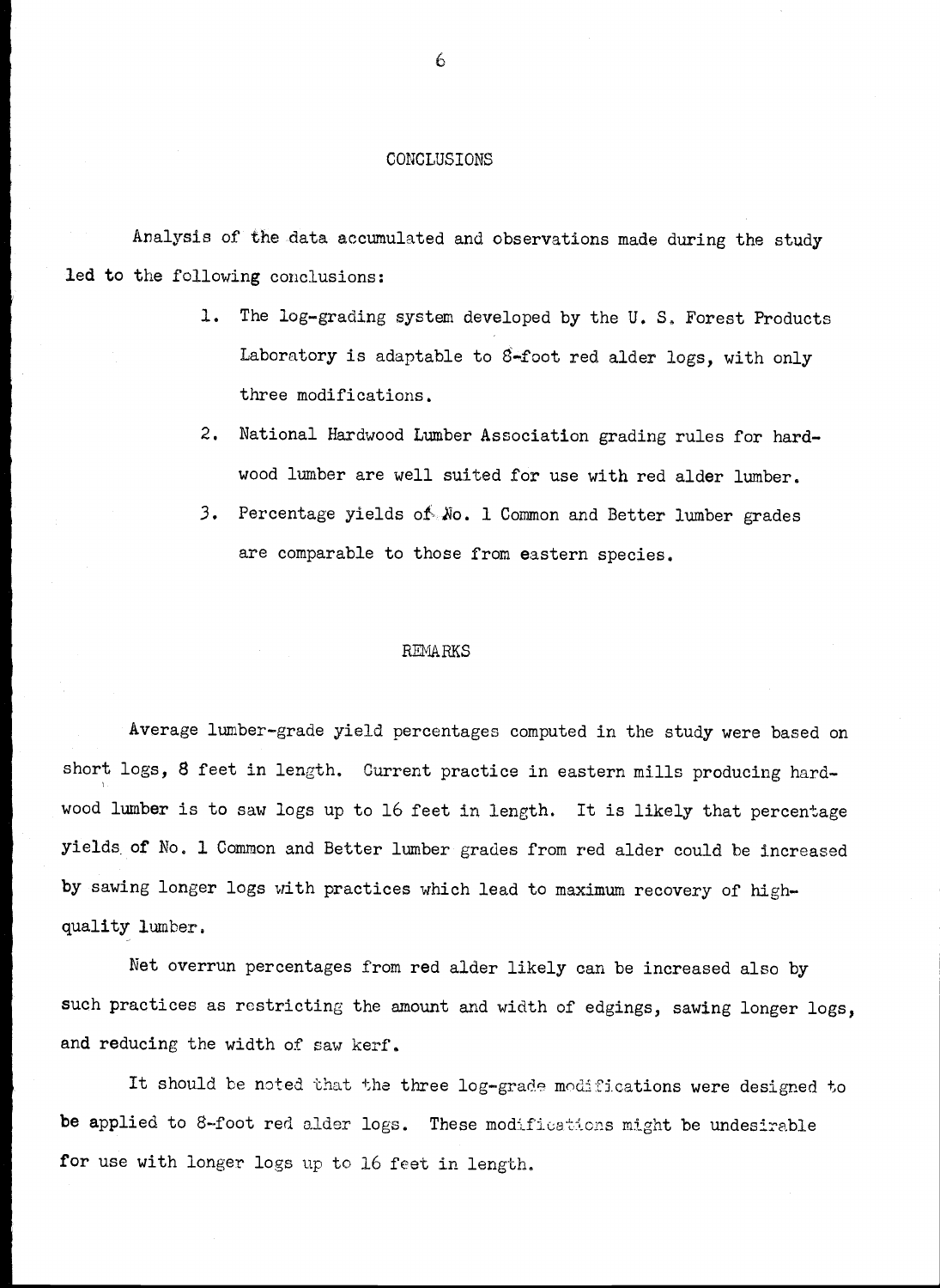#### BIBLIOGRAPHY

- 1. Hardwood Log Grades for Standard Lumber. Report No. D1737, Forest Products Laboratory, U. S. Department of Agriculture, Madison, Wisconsin. March 1949.
- 2. Hardwood Log Grades for Standard Lumber and How to Apply Them. Report No. D1737-A, Forest Products Laboratory, U. S. Department of Agriculture, Madison, Wisconsin. March 1949.
- 3. Lumber Grade Recovery from Hardwood Sawlogs in the Tennessee Valley. Technical Note No. 11, Division of Forestry Relations, Tennessee Valley Authority, Norris, Tennessee. August 1952.
- 4. Saw-timber Volume Estimates for Oregon and Washington. Pacific Northwest Forest and Range Experiment Station, U. S. Department of Agriculture, Portland, Oregon. 1948.

 $10 - 7 - 54$ gh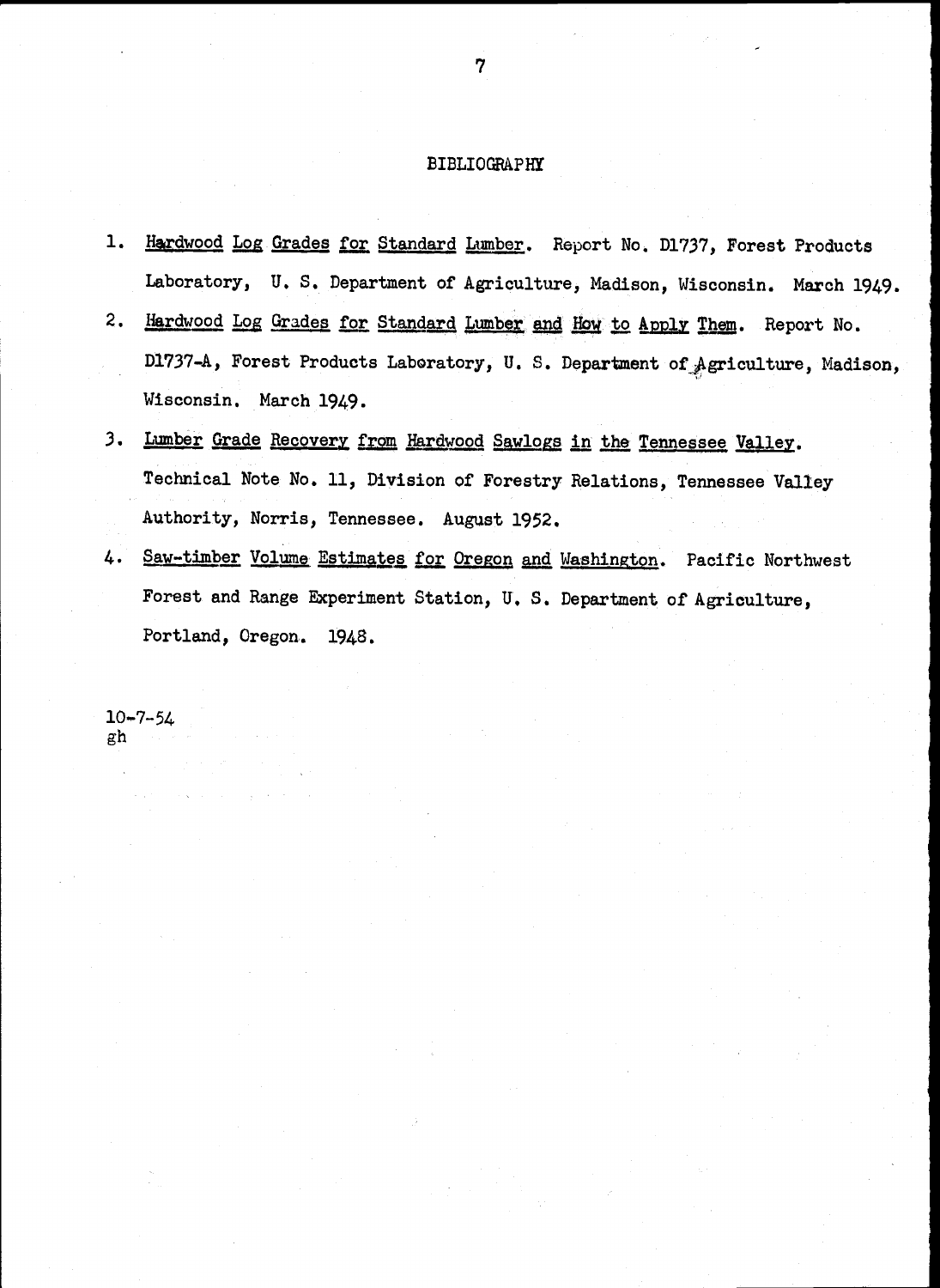|                  |                              |              |             | Lumber-grade recovery |              | Lumber<br>recovery,<br>a11 | Net<br>log  |            |            |                    |
|------------------|------------------------------|--------------|-------------|-----------------------|--------------|----------------------------|-------------|------------|------------|--------------------|
| Diameter         | Logs                         | FAS          | Sel         | No.1C                 | No.2C        | No.3A                      | No.3B       | grades     | scale*     | Overrun            |
|                  | $\overline{c}$               | 3            | 4           | 5                     | 6            | 7                          | 8           | 9          | 10         | 11                 |
| Inches           | Basis                        | Per<br>cent  | Per<br>cent | Per<br>cent           | Per<br>cent  | Per<br>cent                | Per<br>cent | $F$ $m$    | $F$ bm     | Per<br>cent        |
| 16<br>17         | 7<br>3                       | 10.6<br>11.6 | 9.3<br>14.7 | 34.8<br>36.6          | 30.4<br>31.5 | 11.8<br>$\circ$            | 3.9<br>5.6  | 536<br>232 | 560<br>270 | $-4.3$<br>$-14.1$  |
| 18<br>19         | 6                            | 18.9<br>15.2 | 10.8<br>3.7 | 42.1<br>47.6          | 18.9<br>18.9 | 5.1                        | 4.2<br>10.6 | 566        | 660        | $-14.2$            |
| 20               | 4                            | 34.0         | 4.7         | 39.6                  | 9.4          | 4.0<br>$\circ$             | 12.3        | 376<br>106 | 442<br>140 | $-14.9$<br>$-24.3$ |
| 21<br>22         | 4<br>$\overline{\mathbf{c}}$ | 16.9<br>0    | 9.8<br>13.7 | 50.0<br>47.8          | 15.6<br>32.5 | 5.3<br>4.0                 | 2.4<br>2,0  | 450<br>249 | 570<br>340 | $-21.1$<br>$-26.8$ |
| 23               | $\overline{c}$               | 22.0         | 19.5        | 43.3                  | 6, 7         | $\circ$                    | 8.5         | 282        | 365        | $-22.7$            |
| A11<br>diameters | 29                           | 15.1         | 10.6        | 42.6                  | 21.2         | 5.1                        | 5.4         | 2,797      | 3,347      | $-16.4$            |

# Table 1. Lumber-grade Recovery and Overrun in Red Alder Log Grade 1; by Diameters.

\* Seribner Decimal C log scale.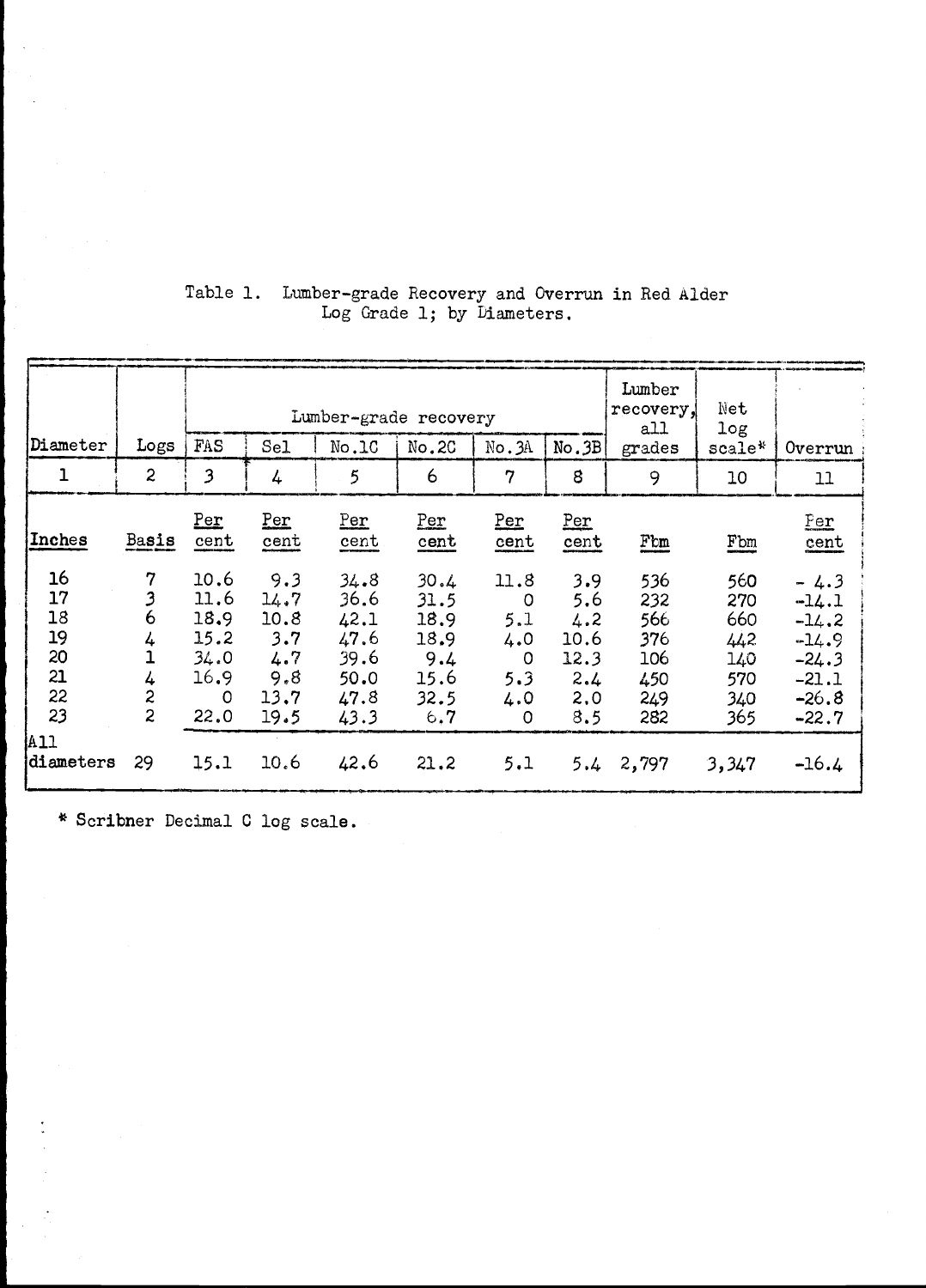|               |                |                         |                                                       | Lumber-grade recovery |          | Lumber<br>recovery,<br>a11 | Net<br>log    |        | Overrun<br>from |          |                    |
|---------------|----------------|-------------------------|-------------------------------------------------------|-----------------------|----------|----------------------------|---------------|--------|-----------------|----------|--------------------|
| Diameter      | Logs           | FAS                     | Sel                                                   | No.1C                 | No.2C    | No.3A                      | No.3B         | grades | scale*          | Overrun  | curve**            |
| $\mathbf{1}$  | 2 <sup>1</sup> | $\overline{\mathbf{3}}$ | $\frac{1}{2}$                                         | 5                     | 6        | $\mathbf{7}$               | 8             | 9      | 10              | 11       | 12                 |
| Inches        | Basis          |                         | Per cent Per cent Per cent Per cent Per cent Per cent |                       |          |                            |               | Fbm    | Fbm             | Per cent | Per cent           |
| 11            | $\epsilon$     | $\mathbf 0$             | 2.3                                                   | 25.3                  | 28.1     | 22.6                       | 21.7          | 217    | 189             | $+14.8$  | $+18,5$            |
| 12            | 21             | 1.1                     | 2.8                                                   | 23.2                  | $42 - 2$ | 19.9                       | 10.8          | 957    | 834             | $+14.7$  | $+10.0$            |
| 13            | 51             | 1.8                     | 2.8                                                   | 21.1                  | 45.4     | 22.1                       | 6, 8          | 2,631  | 2,523           | $+4.3$   | $+4.5$             |
| $\mathbf{L}$  | 37             | 4.7                     | 3.3                                                   | 25.8                  | 44.3     | 16.6                       | 5.3           | 2,200  | 2,209           | $-0.4$   | $+0.0$             |
| 15            | 43             | 4.4                     | 5.0                                                   | 28.4                  | 43.4     | 15.2                       | 3.6           | 2,917  | 2,992           | $-2.5$   | $-3.4$             |
| 16            | 33             | 4.5                     | 3.5                                                   | 34.0                  | 40.0     | 14:7                       | $3.3^{\circ}$ | 2,432  | 2,616           | $-7.0$   | $-6.3$             |
| 17            | 28             | 12.4                    | 3.1                                                   | 35.4                  | 36.1     | 8.9                        | 4.1           | 2,503  | 2,495           | $+0.3$   | $-8.8$             |
| 18            | 25             | 5.1                     | 3.1                                                   | 37.4                  | 37.8     | 11.8                       | 4.8           | 2,390  | 2,717           | $-12.0$  | $-11.4$            |
| 19            | 13             | 12.4                    | 11.4                                                  | 33.2                  | 26.0     | 10.4                       | 6.6           | 1,336  | 1,534           | $-12.9$  | $-13.2$            |
| 20            | 12             | 5.4                     | 2.4                                                   | 38.0                  | 38.7     | 12.2                       | 3.3           | 1,325  | 1,614           | $-17.9$  | $-14.5$            |
| 21            | 5              | 8.6                     | 8.3                                                   | 40.8                  | 35.0     | 4.2                        | 3.1           | 569    | 735             | $-22.6$  | $-15,6$            |
| 22            | 2              | 2.0                     | $\mathbf 0$                                           | 34.4                  | 35.5     | 21.4                       | 6.7           | 299    | 330             | $-9.4$   | $-16.5$            |
| 23            | 3              | 4.4                     | 2.8                                                   | 54.7                  | 29.0     | 9.1                        | $\mathbf{O}$  | 503    | 550             | $-8.5$   | $-17.1$            |
| 24<br>25      | 1              | 4.6                     | $\mathbf 0$                                           | 46.8                  | 26.0     | 16.8                       | 5.8           | 173    | 210             | $-17.6$  | $-17,6$<br>$-18.0$ |
| 26            | Ţ              | 7.1                     | $\mathbf O$                                           | 40.7                  | 33.6     | $\mathbf 0$                | 18.6          | 113    | 163             | $-30.7$  | $-18.4$            |
| 27            | $\mathbf 1$    | 6.1                     | $\mathbf 0$                                           | 43.7                  | 27.7     | 13.6                       | 8.9           | 213    | 250             | $-14.8$  | $-18.7$            |
| <b>All</b>    |                |                         |                                                       |                       |          |                            |               |        |                 |          |                    |
| diameters 282 |                | 5.7                     | 3.9                                                   | 31.8                  | 39.1     | 14.4                       | 5.1           | 20,778 | 21,961          | $-5.4$   |                    |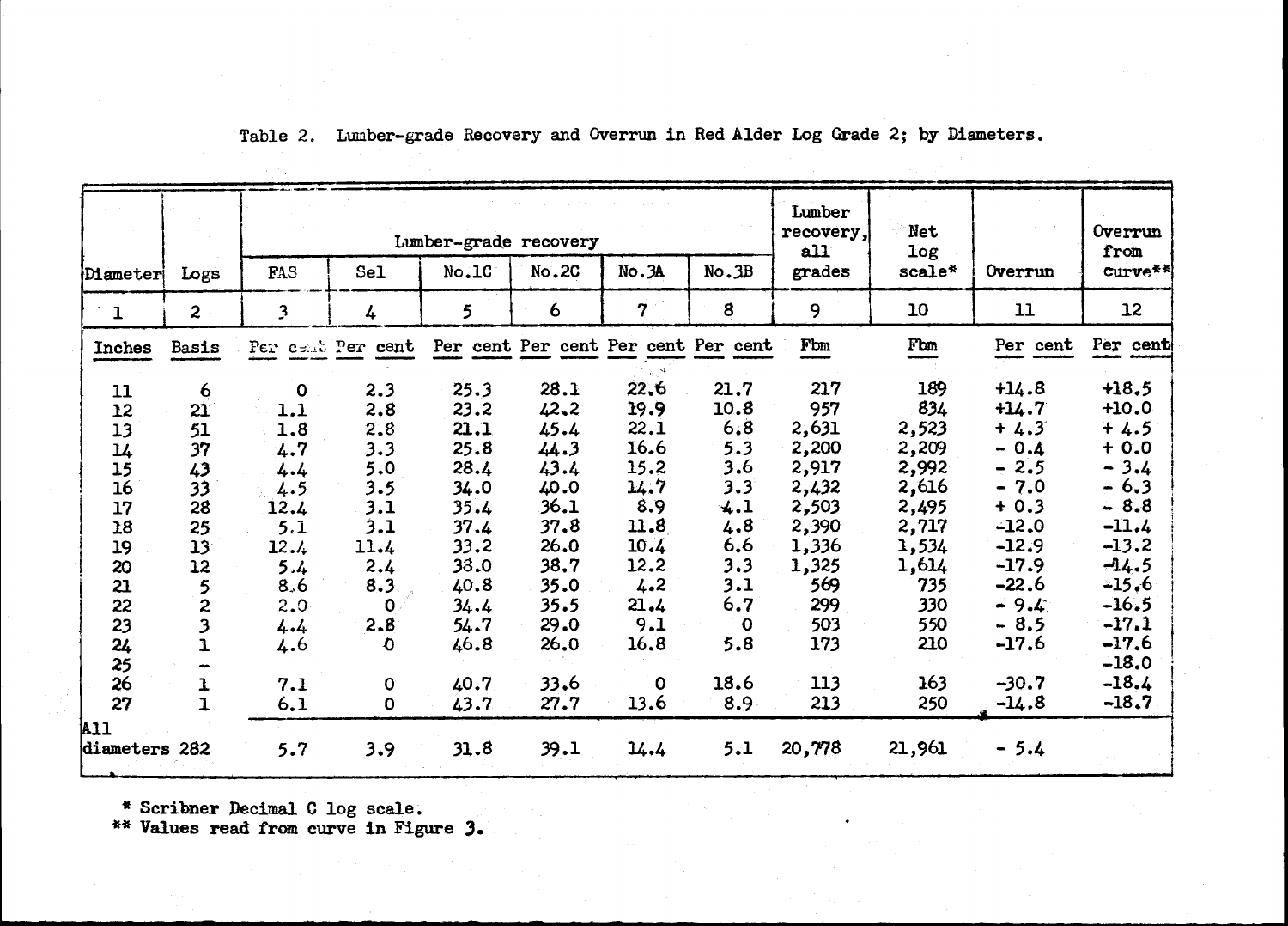|                  |                         |                |                   | Lumber-grade recovery | Lumber<br>recovery,<br>all | Net<br>log                          |          | Overrun<br>from |        |          |           |
|------------------|-------------------------|----------------|-------------------|-----------------------|----------------------------|-------------------------------------|----------|-----------------|--------|----------|-----------|
| $ $ Diameter $ $ | Logs                    | FAS            | Sel               | No.1C                 | No.2C                      | No.3A                               | No.3B    | grades          | scale* | Overrun  | $curve**$ |
| $\mathbf{I}$     | $\mathbf{2}$            | $\mathfrak{Z}$ | 4                 | 5                     | 6                          | $\overline{7}$                      | 8        | 9               | 10     | 11       | 12        |
| Inches           | <b>Basis</b>            |                | Per cent Per cent |                       |                            | Per cent Per cent Per cent Per cent |          | $F \text{Lm}$   | Ftm    | Per cent | Per cent  |
| 10 <sup>°</sup>  | $\mathbf 7$             | 9.0            | 2.2               | 21.3                  | 15.5                       | 39.7                                | 12.3     | 277             | 210    | $+31.9$  | $+40.0$   |
| 11               | 13                      | 0              | $\mathbf{O}$      | 10.5                  | 43.6                       | 24.6                                | 21.3     | 493             | 385    | $+28.1$  | $+20.2$   |
| 12               | 19                      | 0.5            | 1.9               | 13.2                  | 43.8                       | 25.1                                | 15.5     | 827             | 760    | $+8.8$   | $+8.8$    |
| 13               | 22                      | 0              | 1.6               | 16.7                  | 44.1                       | 24.2                                | 13.4     | 1,093           | 1,091  | $+ 0.2$  | $+2.3$    |
| 14               | 25                      | 3.7            | 5.7               | 21.7                  | 43.5                       | 20.2                                | 5.2      | 1,499           | 1,487  | $+0.8$   | $-2.5$    |
| 15               | 24                      | 1.5            | $1.4$             | 24.2                  | 41.9                       | 22.1                                | 8.9      | 1,498           | 1,659  | $-9.7$   | $-6.5$    |
| 16               | 17                      | 2.8            | 5.2               | 24.3                  | 41.6                       | 14.2                                | 11.9     | 1,336           | 1,356  | $-1.5$   | $-9.7$    |
| 17               | 8                       | 3.4            | 1,2               | 28.2                  | 43.0                       | 17.2                                | 7.0      | 668             | 720    | $-7.2$   | $-12.3$   |
| 18               | 10                      | 1.3            | 5.1               | 33.6                  | 37.0                       | 15.1                                | 7.9      | 901             | 1,100  | $-17.3$  | $-14.7$   |
| 19               | 6                       | 3.5            | 2.9               | 43.4                  | 29.8                       | 13.3                                | 7.1      | 663             | 720    | $-7.9$   | $-16.7$   |
| 20               | 3                       | 4.4            | 22.1              | 28.7                  | 29.3                       | 10.9                                | 4.6      | 321             | 405    | $-20.7$  | $-18.3$   |
| 21               | $\overline{c}$          | 6.4            | 0                 | 41.3                  | 31.8                       | 18.2                                | 2.3      | 220             | 285    | $-22.8$  | $-20.8$   |
| 22               | ı                       | 20.3           | 15.8              | 29.3                  | 15.1                       | 6.0                                 | 13.5     | 133             | 170    | $-21.8$  | $-21.0$   |
| 23               | $\mathbf{1}$            | $\Omega$       | 0                 | 15.3                  | 50.0                       | 13.3                                | 21.4     | 150             | 190    | $-21.1$  | $-22.1$   |
| 24               | $\overline{\mathbf{3}}$ | 1.2            | $\overline{O}$    | 29.6                  | 64.6                       | 4.6                                 | $\Omega$ | 483             | 630    | $-23.3$  | $-23.0$   |
| A11              |                         |                |                   |                       |                            |                                     |          |                 |        |          |           |
| diameters 161    |                         | 2.5            | 3.6               | 24.4                  | 41.0                       | 18.9                                | 9.6      | 10,562          | 11,168 | $-5.4$   |           |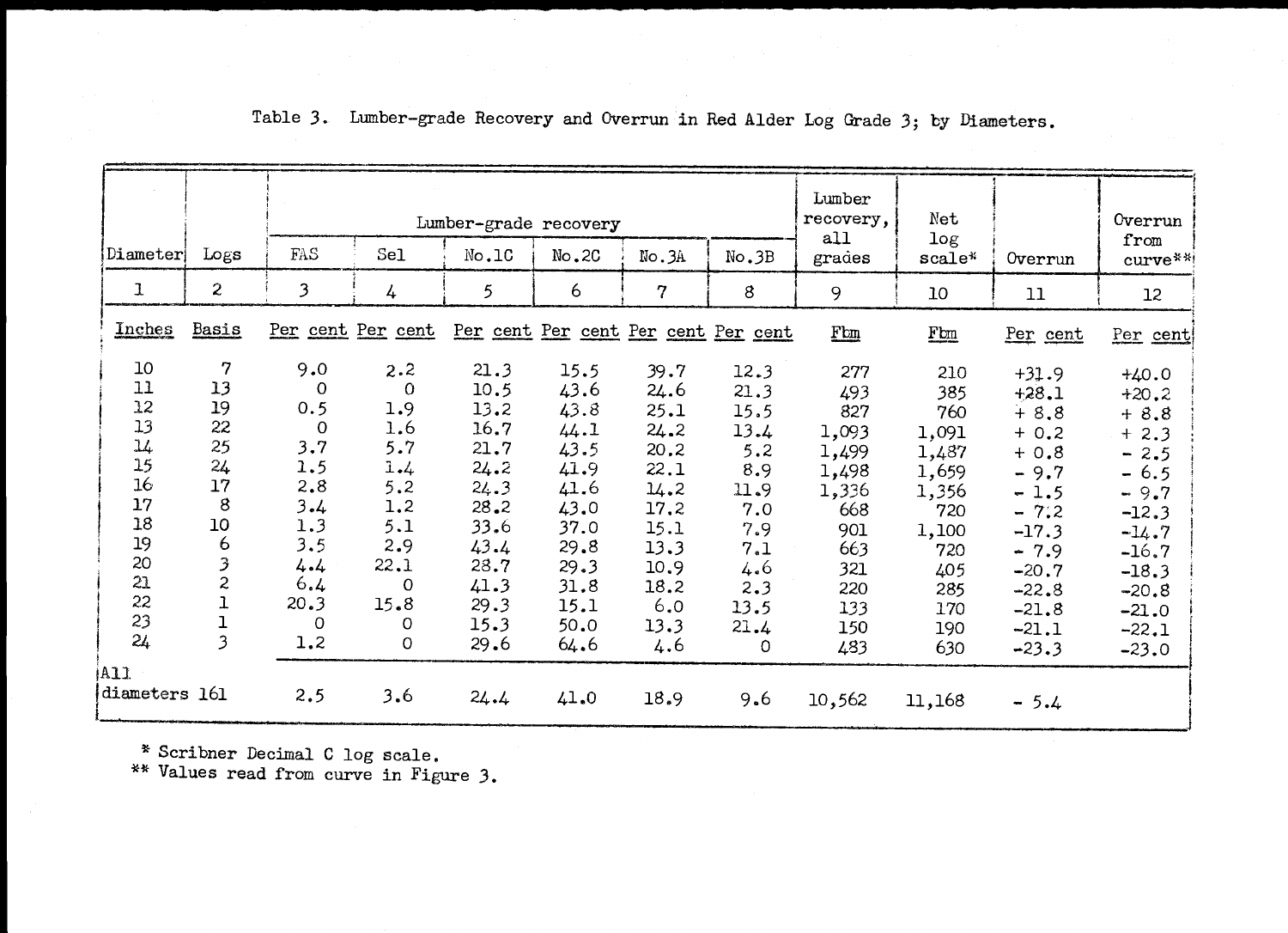| Log<br>diameter          |                |                         | Logs, by grade          |               | Lumber<br>volume | Lumber-grade recovery |                            |              |                |             |          |  |
|--------------------------|----------------|-------------------------|-------------------------|---------------|------------------|-----------------------|----------------------------|--------------|----------------|-------------|----------|--|
|                          | $\mathbf{1}$   | $\overline{2}$          | $\mathbf{3}$            | a11           |                  | FAS                   | Sel                        | $\mathbf{1}$ | $\overline{2}$ | 3A          | 3B       |  |
| Inches                   |                |                         |                         |               | $F \text{bm}$    |                       | Per cent Per cent Per cent |              | Fer cent       | Per cent    | Per cent |  |
| 10                       |                |                         | 7                       | 7             | 277              | 9.0                   | 2.2                        | 21.3         | 15.5           | 39.7        | 12.3     |  |
| 11                       |                | $\overline{6}$          | 13                      | 19            | 710              | 0                     | 0.7                        | 15.1         | 38.9           | 23.9        | 21.4     |  |
| 12                       |                | 21                      | 19                      | 40            | 1,784            | 0.9                   | 2.4                        | 18.6         | 42.9           | 22.3        | 12.9     |  |
| 13                       |                | 51                      | 22                      | 73            | 3,724            | 1.3                   | 2.4                        | 19.8         | 45.1           | 22.7        | 8.7      |  |
| $\overline{\mathbf{14}}$ |                | 37                      | 25 <sub>1</sub>         | 62            | 3,699            | 4.3                   | 4.3                        | 24.1         | 44.0           | 18.1        | 5.2      |  |
| 15                       |                | 43                      | 24                      | 67            | 4,415            | 3.4                   | 3.8                        | 27.0         | 42.8           | 17.6        | 5.4      |  |
| 16                       | 7              | 33                      | 17                      | 57            | 4,304            | 4.7                   | 4.8                        | 31.0         | 39.3           | 14.2        | 6.0      |  |
| 17                       | 3              | 28                      | $\boldsymbol{8}$        | 39            | 3,403            | 10.6                  | 3.5                        | 34.1         | 37.1           | 9.9         | 4.8      |  |
| 18                       | 6              | 25                      | 10                      | 41            | 3,857            | 6.3                   | 4.7                        | 37.2         | 34.8           | 11.6        | 5.4      |  |
| 19                       | 4              | $\overline{13}$         | 6                       | 23            | 2,375            | 10.4                  | 7.8                        | 38.3         | 25.9           | 10.2        | 7.4      |  |
| 20                       | ı              | 12                      | 3                       | 16            | 1,752            | 7.0                   | 6,2                        | 36.3         | 35.2           | 11.2        | 4.1      |  |
| 21                       | 4              | $\frac{5}{2}$           | $\mathbf{z}$            | ${\bf 11}$    | 1,239            | 11.2                  | 7.4                        | 44.2         | 27.4           | 7.1         | 2.7      |  |
| 22                       | 2              |                         | 1                       | 5             | 681              | 4.8                   | 8.1                        | 38.3         | 30.4           | 12.1        | 6.3      |  |
| 23                       | $\overline{z}$ | $\overline{\mathbf{3}}$ | $\mathbf{1}$            | 6             | 935              | 9.0                   | 7.4                        | 44.9         | 25.7           | 7.0         | 6.0      |  |
| 24<br>25                 |                | ı<br>$\mathbf 0$        | $\overline{\mathbf{3}}$ | 4             | 656              | 2.1                   | 0                          | 34.2         | 54.4           | 7.8         | 1.5      |  |
| 26                       |                | 1<br>1                  |                         | $\frac{1}{1}$ | 113              | 7.1                   | $\mathbf 0$                | 40.7         | 33.6           | $\mathbf 0$ | 18.6     |  |
| 27                       |                |                         |                         |               | 213              | 6.1                   | $\mathbf 0$                | 43.7         | 27.7           | 13.6        | 8.9      |  |
| Totals                   | 29             | 282                     | 161                     | 472           | 34,137           |                       |                            |              |                |             |          |  |
| Weighted<br>averages     |                |                         |                         |               |                  | 5.5                   | 4.3                        | 30.4         | 38.2           | 15.0        | 6.6      |  |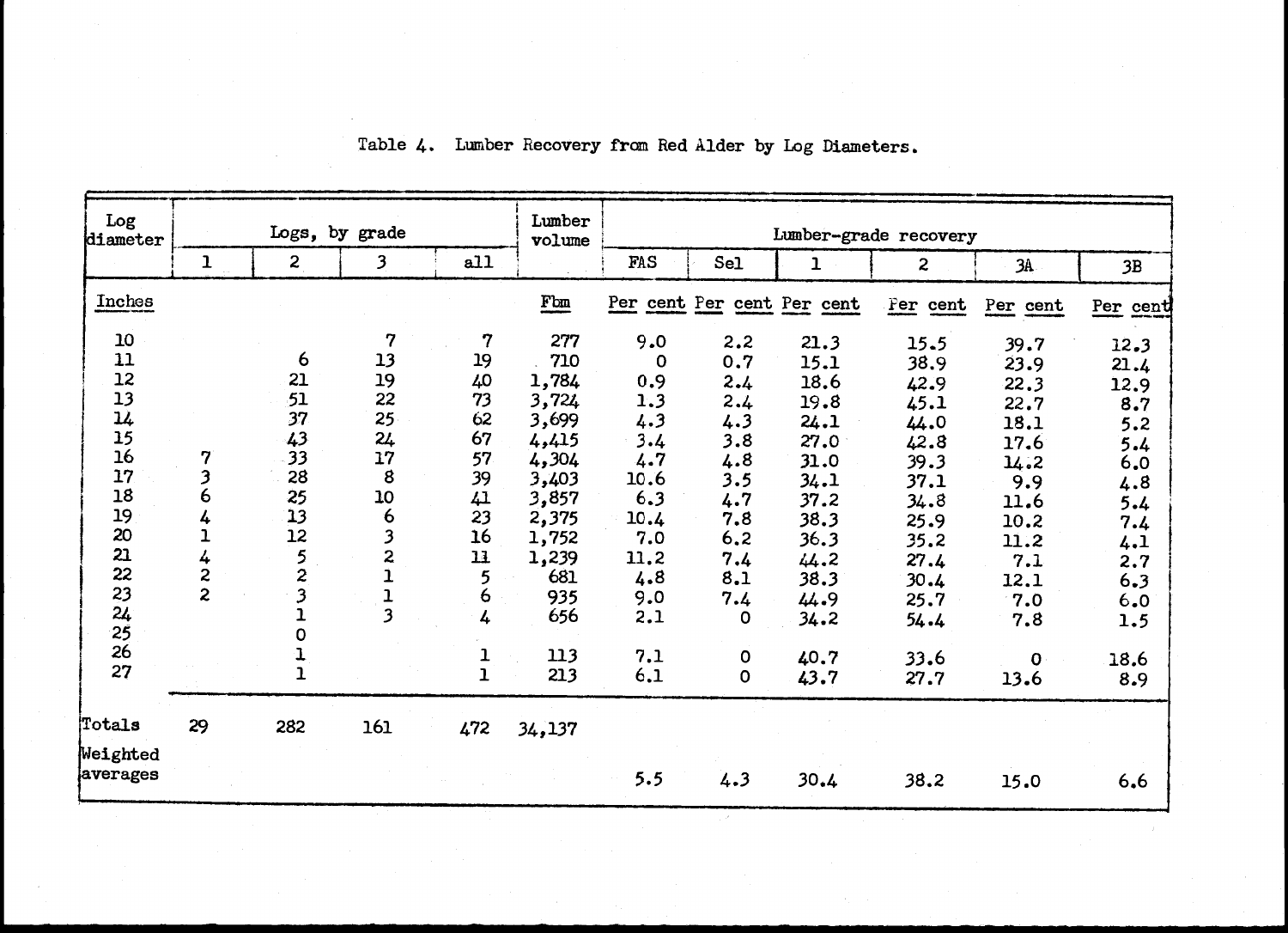| Diameter                                                                                                 | Logs                                                                                                                 | Net<br>log<br>$scale*$                                                                                                                    | Lumber<br>recovery                                                                                                                      | Cver-<br>run                                                                                                                                                                        |
|----------------------------------------------------------------------------------------------------------|----------------------------------------------------------------------------------------------------------------------|-------------------------------------------------------------------------------------------------------------------------------------------|-----------------------------------------------------------------------------------------------------------------------------------------|-------------------------------------------------------------------------------------------------------------------------------------------------------------------------------------|
| Inches                                                                                                   | Basis                                                                                                                | $F \nightharpoonup$                                                                                                                       | Fbm                                                                                                                                     | Per cent                                                                                                                                                                            |
| 10<br>11<br>12<br>13<br>14<br>15<br>16<br>17<br>18<br>19<br>20<br>21<br>22<br>23<br>24<br>25<br>26<br>27 | 7<br>19<br>40<br>73<br>62<br>67<br>57<br>39<br>41<br>23<br>16<br>11<br>5<br>6<br>4<br>$\mathbf{1}$<br>$\overline{1}$ | 210<br>574<br>1,594<br>3,614<br>3,696<br>4,651<br>4,532<br>3,485<br>4,477<br>2,696<br>2,159<br>1,590<br>840<br>1,105<br>840<br>163<br>250 | 277<br>710<br>1,784<br>3,724<br>3,699<br>4,415<br>4,304<br>3,403<br>3,857<br>2,375<br>1,752<br>1,239<br>681<br>935<br>656<br>113<br>213 | $+31.9$<br>$+23.7$<br>$+11.9$<br>$+3.0$<br>$+ 0.1$<br>$-5.1$<br>$-5.0$<br>$-2.4$<br>$-13.8$<br>$-11.1$<br>$-18.9$<br>$-22.1$<br>$-18.9$<br>$-15.4$<br>$-21.8$<br>$-30.7$<br>$-14.8$ |
| 'All<br>diameters                                                                                        | 472                                                                                                                  | 36,476                                                                                                                                    | 34,137                                                                                                                                  | $-6.4$                                                                                                                                                                              |

### Table 5. Overrun in Red Alder, All Grades Combined; in Per Cent, by Diameters. (Based on Net Log Scale, Scribner Decimal C)

\* Scribner Decimal C Log Scale.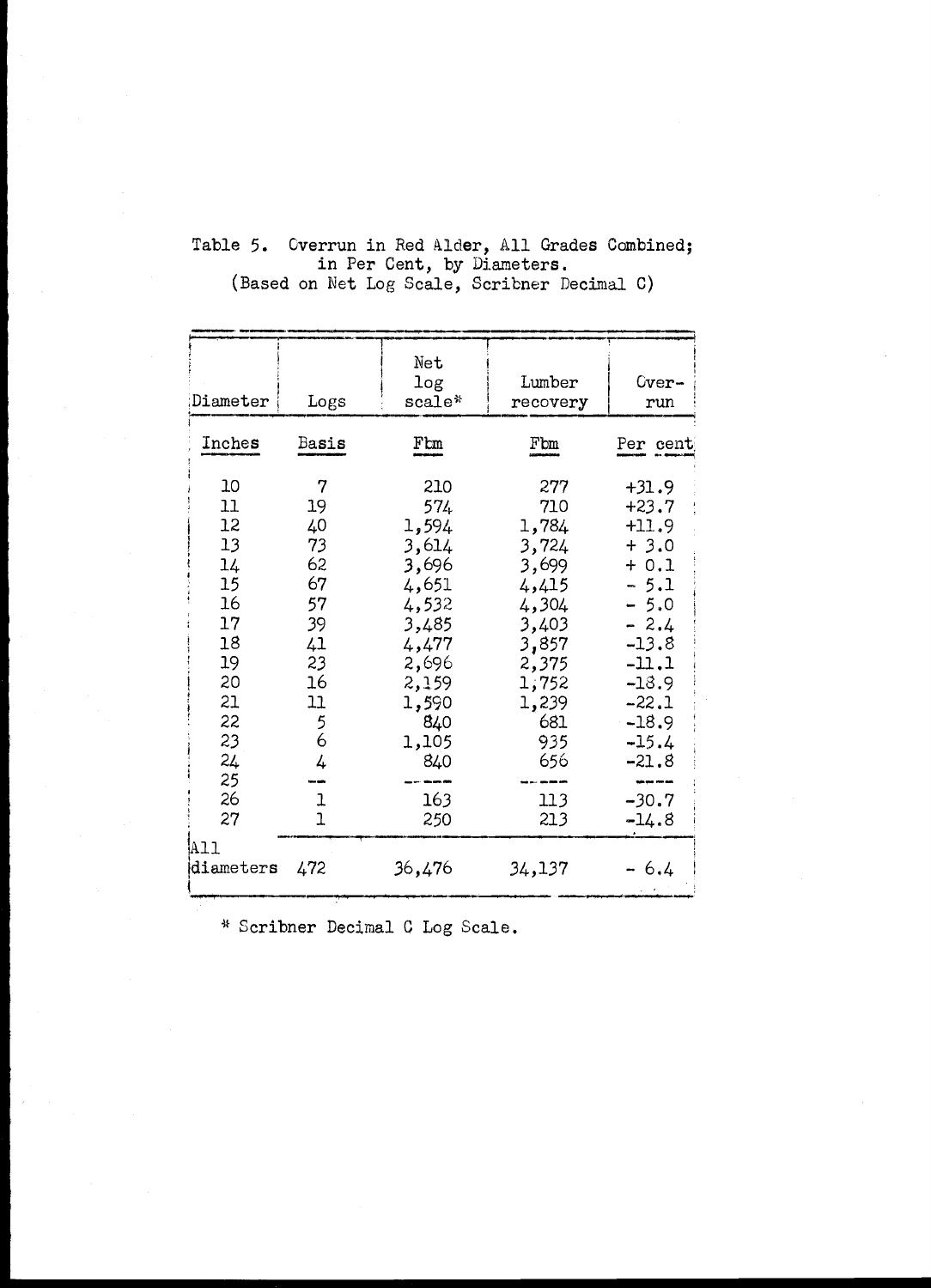| Log<br>diameter                                                                                                    | Red alder<br>log grades                                                             |                                                                                                                                                                       |                                                                                                                                                            |                                                                                                          | Yellow birch<br>log grades                                                                                                |                                                                                                  |                                                                                                   | Hard maple<br>log grades                                                                                 |                                                                                                         |                                                                                                                    | Red oak*<br>log grades                                                                                                |                                                                                                                              |  |
|--------------------------------------------------------------------------------------------------------------------|-------------------------------------------------------------------------------------|-----------------------------------------------------------------------------------------------------------------------------------------------------------------------|------------------------------------------------------------------------------------------------------------------------------------------------------------|----------------------------------------------------------------------------------------------------------|---------------------------------------------------------------------------------------------------------------------------|--------------------------------------------------------------------------------------------------|---------------------------------------------------------------------------------------------------|----------------------------------------------------------------------------------------------------------|---------------------------------------------------------------------------------------------------------|--------------------------------------------------------------------------------------------------------------------|-----------------------------------------------------------------------------------------------------------------------|------------------------------------------------------------------------------------------------------------------------------|--|
|                                                                                                                    | $\mathbf{I}$                                                                        | $\mathbf{2}$                                                                                                                                                          | $\overline{\mathbf{3}}$                                                                                                                                    | $\mathbf{1}$                                                                                             | $\overline{2}$                                                                                                            | $\overline{\mathbf{3}}$                                                                          | $\mathbf{1}$                                                                                      | $\overline{2}$                                                                                           | $\overline{\mathbf{3}}$                                                                                 | $\mathbf{1}$                                                                                                       | $\overline{2}$                                                                                                        | $\overline{3}$                                                                                                               |  |
| Inches                                                                                                             | Per<br>cent                                                                         | Per<br>cent                                                                                                                                                           | Per<br>cent                                                                                                                                                | Per<br><u>cent</u>                                                                                       | Per<br>cent                                                                                                               | Per<br>cent                                                                                      | Per<br>cent                                                                                       | Per<br>cent                                                                                              | Per<br>cent                                                                                             | Per<br>cent                                                                                                        | Per<br>cent                                                                                                           | Per<br>cent                                                                                                                  |  |
| 8<br>9<br>10<br>11<br>12<br>13<br>14<br>15<br>16<br>17<br>18<br>19<br>20<br>21<br>22<br>23<br>24<br>25<br>26<br>27 | $-4.3$<br>$-14.1$<br>$-14.2$<br>$-14.9$<br>$-24.3$<br>$-21.1$<br>$-26.8$<br>$-22.7$ | $+14.8$<br>$+14.7$<br>$+4.3$<br>$-0.4$<br>$-2.5$<br>$-7.0$<br>$+0.3$<br>$-12.0$<br>$-12.9$<br>$-17.9$<br>$-22.6$<br>$-9.4$<br>$-8.5$<br>$-17.6$<br>$-30.7$<br>$-14.8$ | $+31.9$<br>$+28.1$<br>$+8.8$<br>$+0.2$<br>$+0.8$<br>$-9.7$<br>$-1.5$<br>$-7.2$<br>$-17.3$<br>$-7.9$<br>$-20.7$<br>$-22.8$<br>$-21.8$<br>$-21.1$<br>$-23.3$ | 13.5<br>9.5<br>6.0<br>3.5<br>1.0<br>$-1.0$<br>$-3.0$<br>$-5.0$<br>$-7.0$<br>$-9.0$<br>$-11.0$<br>$-13.0$ | 28.0<br>20.5<br>15.0<br>10.5<br>7.0<br>3.5<br>0.5<br>$-1.5$<br>$-3.5$<br>$-5.5$<br>$-7.0$<br>$-9.0$<br>$-11,0$<br>$-12.5$ | 41.5<br>33.0<br>25.0<br>17.0<br>10.0<br>3.5<br>$-3.0$<br>$-8.5$<br>$-12.5$<br>$-16.5$<br>$-19.5$ | 16.5<br>9.5<br>4.0<br>0.0<br>$-2.5$<br>$-5.0$<br>$-6.5$<br>$-8.0$<br>$-9.0$<br>$-10.0$<br>$-10.5$ | 26.0<br>19.5<br>13.5<br>8.0<br>给.0<br>$-1.0$<br>$-3.0$<br>$-4.0$<br>$-5.0$<br>$-5.5$<br>$-6.0$<br>$-6.5$ | 40.0<br>33.5<br>26.5<br>20.0<br>13.5<br>7.0<br>1.5<br>$-4.0$<br>$-9.0$<br>$-13.0$<br>$-16.5$<br>$-19.0$ | 23.0<br>20.5<br>18.0<br>16.0<br>14.0<br>12.0<br>10.0<br>8.0<br>6.0<br>4.5<br>3.0<br>1.5<br>0.0<br>$-1.5$<br>$-2.5$ | 30.5<br>26.0<br>22.0<br>18.5<br>15.5<br>13.0<br>10.5<br>8.0<br>6.5<br>4.5<br>2.5<br>1.0<br>$-1.0$<br>$-2.5$<br>$-4.0$ | 33.5<br>29.0<br>24.5<br>20.5<br>17.0<br>14.0<br>11.0<br>8.0<br>5.5<br>3.0<br>0.5<br>$-2.0$<br>4.0<br>m<br>6.0<br>÷<br>$-8.0$ |  |
| A11<br>diameters -16.4                                                                                             |                                                                                     | $-5.4$                                                                                                                                                                | $-5.4$                                                                                                                                                     | $+1.0$                                                                                                   | $+7.5$                                                                                                                    | $+9.9$                                                                                           | $-1.0$                                                                                            | $+5.8$                                                                                                   | $+11.0$                                                                                                 | $+10.6$                                                                                                            | $+11.6$                                                                                                               | $+8.9$                                                                                                                       |  |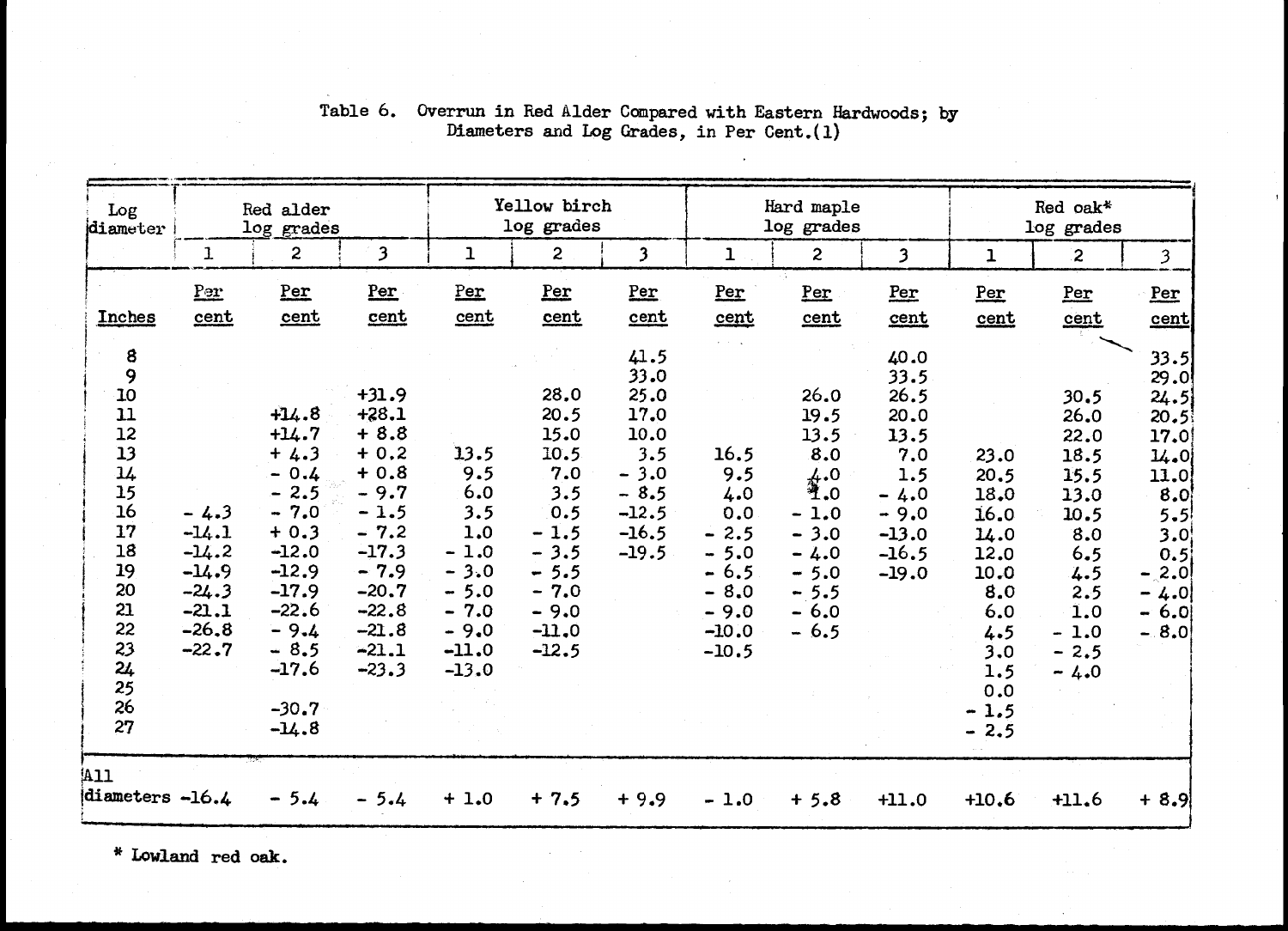|                                                                         |                     |                     |                      | Lumber grade         |                     |                      |                               |
|-------------------------------------------------------------------------|---------------------|---------------------|----------------------|----------------------|---------------------|----------------------|-------------------------------|
| Log<br>grade                                                            | FAS                 | Sel                 | No.1C                | No.2C                | No. 3A              | No.3B                | Timber &<br>SSE*              |
|                                                                         | Per<br>cent         | Per<br>cent         | Per<br>cent          | Per<br>cent          | Per<br>cent         | Per<br>cent          | Per<br>cent                   |
| Red alder<br>$\mathbf 1$<br>$\boldsymbol{2}$<br>$\overline{\mathbf{3}}$ | 15.1<br>5.7<br>2.5  | 10.6<br>3.9<br>3.6  | 42.6<br>31.8<br>24.4 | 21.2<br>39.1<br>41.0 | 5.1<br>14.4<br>18.9 | 5.4<br>5.1<br>9.6    |                               |
| Yellow Birch                                                            |                     |                     |                      |                      |                     |                      |                               |
| $\mathbf 1$<br>$\sim 2000$<br>$\frac{2}{3}$                             | 36.3<br>8,3<br>0.7  | 7.5<br>4.6<br>0.9   | 26.5<br>29.6<br>11.6 | 10.6<br>20.8<br>19.3 | 3.8<br>6,6<br>7.6   | 14.7<br>29.8<br>59.9 | 0.6<br>0.3                    |
| <u>'Sap gum</u>                                                         |                     |                     |                      |                      |                     |                      |                               |
| $\mathbf 1$<br>$\mathbf{2}$<br>$\overline{\mathbf{3}}$                  | 35.6<br>10.4<br>1.6 | 8.3<br>5.6<br>1.6   | 27.7<br>33.4<br>20.7 | 19.6<br>33.6<br>47.5 |                     | 8.8<br>17.0<br>28.6  |                               |
| Hard maple                                                              |                     |                     |                      |                      |                     |                      |                               |
| $\mathbf{1}$<br>$\frac{2}{3}$                                           | 24.7<br>5.6<br>0,4  | 12.9<br>5.9<br>1.0  | 30.6<br>29.4<br>13.8 | 12.3<br>21.3<br>23.9 | 4.5<br>8.2<br>12.7  | 14.0<br>27.6<br>47.3 | 1.0<br>2.0<br>0.9             |
| Red oak (Lowland)                                                       |                     |                     |                      |                      |                     |                      |                               |
| $\mathbf 1$<br>È.<br>$\boldsymbol{z}$<br>$\overline{\mathbf{3}}$        | 27.8<br>6, 5<br>0.8 | 8.6<br>4.6<br>1.2   | 30.8<br>32.8<br>21.3 | 12.8<br>21.3<br>26.5 | 6,2<br>12.7<br>18.5 | 6.8<br>14.8<br>25.2  | 7.0<br>7.3<br>6, 5            |
| Red oak (Upland)                                                        |                     |                     |                      |                      |                     |                      |                               |
| $\mathbf 1$<br>$\frac{2}{3}$                                            | 34.7<br>7.9<br>0, 8 | 8.5<br>4.4<br>0.6   | 29.0<br>32.2<br>16.8 | 10.9<br>19.7<br>23.8 | 4.8<br>8.7<br>12.2  | 10.9<br>24.9<br>43.5 | 1.2<br>$\cdot$<br>2, 2<br>2.3 |
| Beech<br>1<br>$\frac{2}{3}$                                             | 24.9<br>7.5<br>0,6  | 5.4<br>4.2<br>$0.7$ | 37.0<br>35.1<br>17.4 | 12.5<br>20.2<br>26.4 | 5.1<br>6.8<br>11.6  | 13.2<br>19.0<br>31.4 | 1.9<br>7.1<br>11.9            |
| <u>Soft</u><br>maple                                                    |                     |                     |                      |                      |                     |                      |                               |
| $\frac{1}{2}$                                                           | 30.6<br>15.3<br>3.2 | 6, 6<br>4.7<br>1.4  | 35.5<br>43.6<br>20.6 | 20.8<br>19.2<br>52.5 |                     | 6.5<br>17.2<br>22.3  |                               |

# Table 7. Lumber-grade Yields for Red Alder Compared with Yields from Several Eastern Hardwoods; by Log Grades, in Per Cent.(l)

\* Sound Square Edge.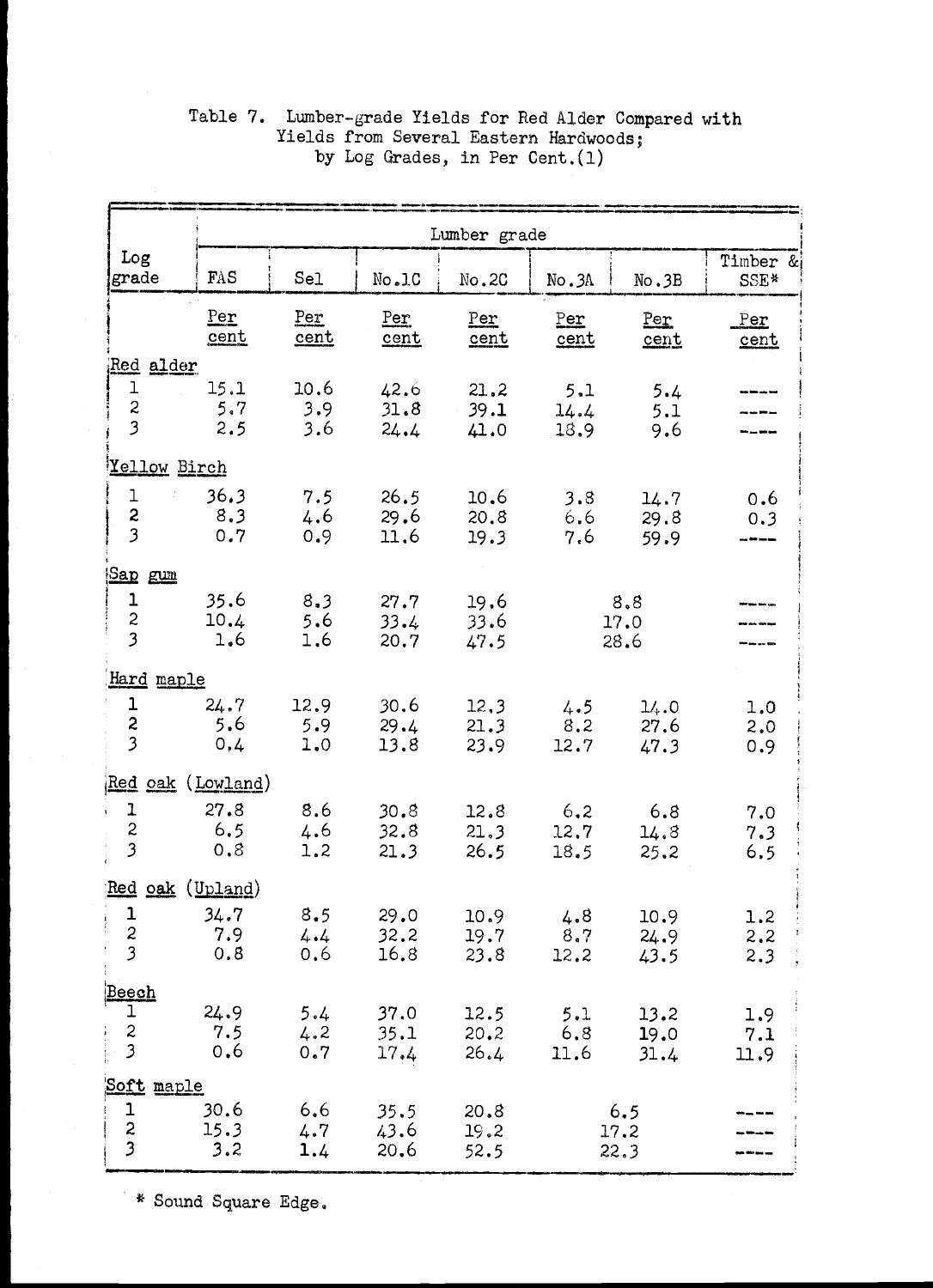|                               |             |         |      |              | Lunber grade           |       |       |                                                                                                                                                                                                                                                                                                                                                                 |
|-------------------------------|-------------|---------|------|--------------|------------------------|-------|-------|-----------------------------------------------------------------------------------------------------------------------------------------------------------------------------------------------------------------------------------------------------------------------------------------------------------------------------------------------------------------|
|                               |             |         | No.1 | No.2         | Sound                  | No.3A | No.3B | Ties &                                                                                                                                                                                                                                                                                                                                                          |
| Species                       | FAS         | Sel     | Com  | $C_{\rm om}$ | Wormy                  | Com   | Com   | timbers                                                                                                                                                                                                                                                                                                                                                         |
|                               |             |         |      |              | 100 Per Cent           |       |       |                                                                                                                                                                                                                                                                                                                                                                 |
|                               |             |         |      |              |                        |       |       |                                                                                                                                                                                                                                                                                                                                                                 |
| Ash                           | 13.4        | 12.7    | 28.8 | 29.1         | 0.5                    | 10.3  | 4.9   | 0.3                                                                                                                                                                                                                                                                                                                                                             |
| Basswood                      | 17.0        | 5.8     | 30.1 | 37.3         | ---                    | 6.9   | 2.9   | an <sub>der v</sub> o                                                                                                                                                                                                                                                                                                                                           |
| Beech                         | 2,8         | 3.2     | 24.4 | 34.3         | 0.1                    | 16.3  | 7.1   | 11.8                                                                                                                                                                                                                                                                                                                                                            |
| Birch                         | 5.8         | 2.3     | 31.0 | 38.1         | ---                    | 13.5  | 9.3   | $\frac{1}{2} \sum_{i=1}^{n} \frac{1}{2} \sum_{j=1}^{n} \frac{1}{2} \sum_{j=1}^{n} \frac{1}{2} \sum_{j=1}^{n} \frac{1}{2} \sum_{j=1}^{n} \frac{1}{2} \sum_{j=1}^{n} \frac{1}{2} \sum_{j=1}^{n} \frac{1}{2} \sum_{j=1}^{n} \frac{1}{2} \sum_{j=1}^{n} \frac{1}{2} \sum_{j=1}^{n} \frac{1}{2} \sum_{j=1}^{n} \frac{1}{2} \sum_{j=1}^{n} \frac{1}{2} \sum_{j=1}^{n$ |
| <b>Buckeye</b>                | 8.4         | 3.3     | 23.1 | 43.6         | $- - -$                | 12.6  | 8.7   | 0.3                                                                                                                                                                                                                                                                                                                                                             |
| Chestnut                      | 0.6         | 1.7     | 13.5 | 34.9         | 10.9                   | 17.0  | 20.7  | 0.7                                                                                                                                                                                                                                                                                                                                                             |
| Gum, black                    | 4.9         | 1.8     | 18.9 | 39.9         | 0.7                    | 14.8  | 7.0   | 12,0                                                                                                                                                                                                                                                                                                                                                            |
| Gum, sweet                    | 2.2         | 0.8     | 18.5 | 31.3         | the <sub>man</sub> and | 7.4   | 2.0   | 37.8                                                                                                                                                                                                                                                                                                                                                            |
| Hickory                       | 2.8         | 0.5     | 19.2 | 28.7         | 0.6                    | 21.6  | 11.9  | 14.7                                                                                                                                                                                                                                                                                                                                                            |
| Maple, hard                   | 7.1         | 7.1     | 27.0 | 35.2         | 1.3                    | 15.6  | 6.4   | 0,3                                                                                                                                                                                                                                                                                                                                                             |
| Maple, soft                   | 5.8         | 4.7     | 24.0 | 44.6         | 1.3                    | 10.9  | 4.4   | 4.3                                                                                                                                                                                                                                                                                                                                                             |
| Oak, black                    | 4.7         | 3.9     | 14.7 | 20.5         | 1.4                    | 20.7  | 14.9  | 19.2                                                                                                                                                                                                                                                                                                                                                            |
| Oak, blackjack                |             | ---     | ---- | -----        | ----                   | 17.2  | 27.6  | 55.2                                                                                                                                                                                                                                                                                                                                                            |
| Oak, chestnut                 | 2.1         | 3.0     | 12.8 | 19.1         | 22.4                   | 14.4  | 16.2  | 10.0                                                                                                                                                                                                                                                                                                                                                            |
| Oak, chinquapin               | 1.5         | 2.8     | 8.5  | 6.7          | ----                   |       | 0.9   | 79.6                                                                                                                                                                                                                                                                                                                                                            |
| Oak, post                     | 1.0         | 1.1     | 5.9  | 15.0         | 3.8                    | 18.7  | 18.1  | 36.4                                                                                                                                                                                                                                                                                                                                                            |
| Oak, red, Northern            | 17.4        | 10.3    | 25.7 | 18.7         | 1.2                    | 10.5  | 6.0   | 10.2                                                                                                                                                                                                                                                                                                                                                            |
| Oak, red, Southern            | 4.8         | 3.1     | 16.5 | 21.2         | 0.8                    | 12.8  | 10.5  | 30.3                                                                                                                                                                                                                                                                                                                                                            |
| Oak, scarlet                  | 1.9         | 2.3     | 11.8 | 20.2         | 0.9                    | 22.3  | 19.3  | 21.3                                                                                                                                                                                                                                                                                                                                                            |
| Oak, water                    | 4.3         | $- - -$ | 7.3  | 3.1          | an tran                | ----- | 8.0   | 77.3                                                                                                                                                                                                                                                                                                                                                            |
| Oak, white                    | 3.9         | 3.6     | 14.0 | 21.0         | 3.6                    | 18.2  | 12.6  | 23.1                                                                                                                                                                                                                                                                                                                                                            |
| Oak, willow<br>Yellow poplar* | ----<br>0.7 | ---     | 36.7 | 18.3         | -----                  | 20.0  | 25.0  | ------                                                                                                                                                                                                                                                                                                                                                          |
| Miscellaneous**               |             | 7.6     | 29.0 | 36.9         | 21.2                   | 2.9   | 1.5   | 0, 2                                                                                                                                                                                                                                                                                                                                                            |
|                               | 4.1         | 1.5     | 18.6 | 39.6         | 10.3                   | 11.3  | 3.5   | 11.1                                                                                                                                                                                                                                                                                                                                                            |
| <b>ABOVE SPECIES</b>          | 5.0         | 4.6     | 19.1 | 26.0         | 6.4                    | 14.6  | 10.7  | 13,6                                                                                                                                                                                                                                                                                                                                                            |
|                               |             |         |      |              |                        |       |       |                                                                                                                                                                                                                                                                                                                                                                 |
| Red Oaks                      | 7.0         |         |      |              |                        |       |       |                                                                                                                                                                                                                                                                                                                                                                 |
| White Oaks                    | 3.0         | 4.9     | 16.8 | 20.0         | 1.1                    | 17.9  | 13.5  | 18.8                                                                                                                                                                                                                                                                                                                                                            |
|                               |             | 3.1     | 12.8 | 19.7         | 11.1                   | 16.7  | 14.4  | 19,2                                                                                                                                                                                                                                                                                                                                                            |
| <b>Oaks</b>                   | 5.5         | 4.3     | 15.4 |              |                        |       |       |                                                                                                                                                                                                                                                                                                                                                                 |
|                               |             |         |      | 19.9         | 4.6                    | 17.5  | 13.8  | 19.0                                                                                                                                                                                                                                                                                                                                                            |
| Alder, red                    | 5.5         | 4.3     | 30.4 | 38.2         |                        | 15.0  | 6.6   |                                                                                                                                                                                                                                                                                                                                                                 |

# Table 8. Lumber-grade Recovery from Red Alder Compared with Recovery from Hardwoods in the Tennessee Valley.(3)

\* Saps included in Select grade; 2A included in No. 2 Com; 2B included in Sound Wormy.

\*\* Includes butternut, black cherry, cottonwood, cucumbertree, elm, hackberry, black locust, mulberry, sassafras, sourwood, sycamore, black wainut.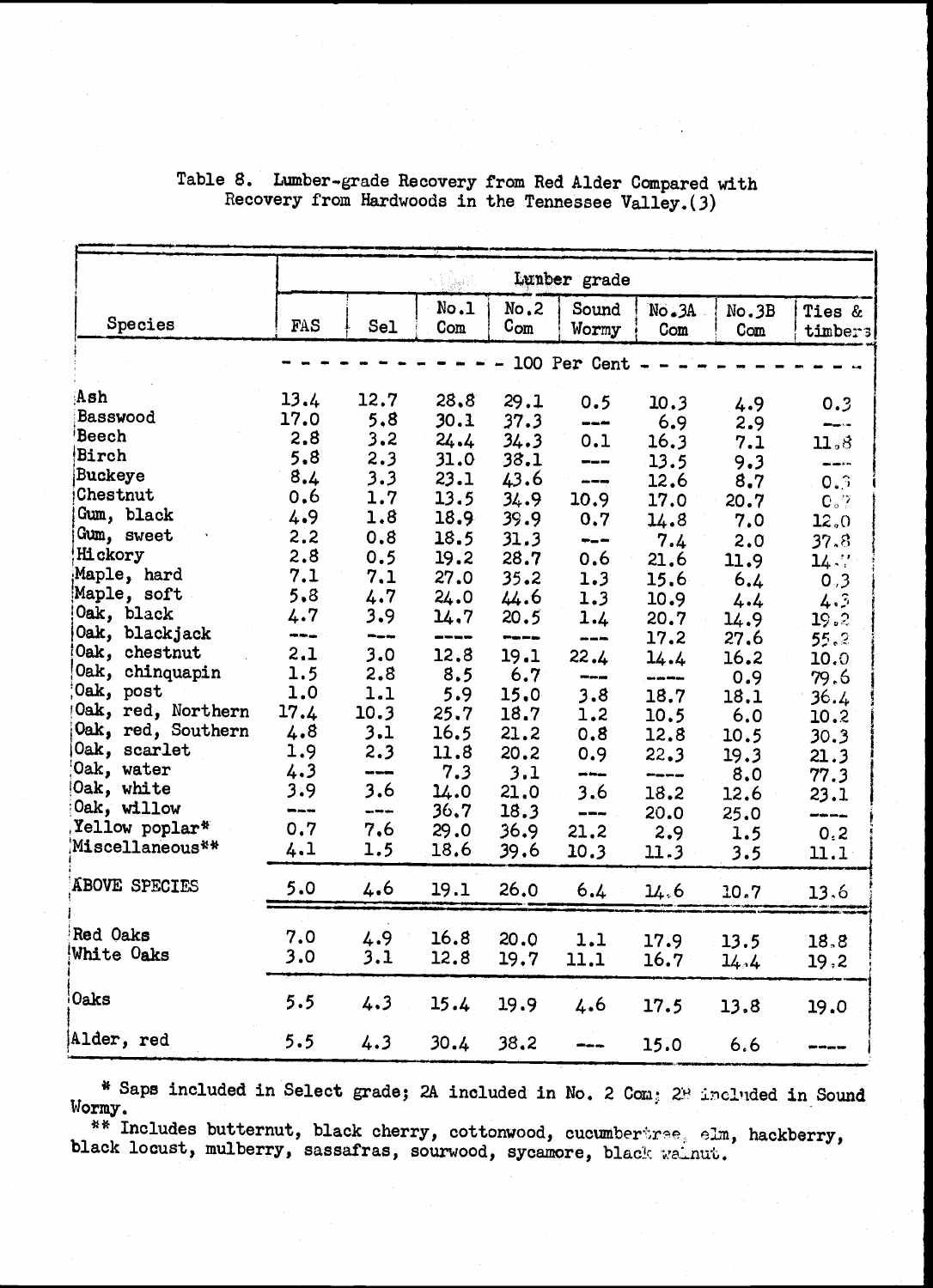| <b>FIRSTS</b>                                                                                                                                                                      | <b>SECONDS</b>                                                                                                                                                                                                                                                                                                                                             | <b>SELECTS</b>                                                                                                                                                                                                                                                                                                                                                         | NO. 1 COMMON                                                                                                                                                                                                                                                                                                               | NO. 2 COMMON                                                                                                                                                                                                                                                                                                                                                                                         | NO. 3A COMMON                                                                                               | NO. 3B COMMON                                                                                        |
|------------------------------------------------------------------------------------------------------------------------------------------------------------------------------------|------------------------------------------------------------------------------------------------------------------------------------------------------------------------------------------------------------------------------------------------------------------------------------------------------------------------------------------------------------|------------------------------------------------------------------------------------------------------------------------------------------------------------------------------------------------------------------------------------------------------------------------------------------------------------------------------------------------------------------------|----------------------------------------------------------------------------------------------------------------------------------------------------------------------------------------------------------------------------------------------------------------------------------------------------------------------------|------------------------------------------------------------------------------------------------------------------------------------------------------------------------------------------------------------------------------------------------------------------------------------------------------------------------------------------------------------------------------------------------------|-------------------------------------------------------------------------------------------------------------|------------------------------------------------------------------------------------------------------|
| Widths: 6" and wider<br>Lengths: 8 to 16 ft.<br>$*$ S.M.<br>%Cl. Face Cuts<br>$4'$ to $9'$<br>913<br>10' to 14'<br>$^{\prime\prime}$<br>2<br>$\boldsymbol{''}$<br>$15'$ & up<br>-3 | Widths: 6" and wider<br>Lengths: 8 to 16 ft.<br>$*$ <i>S.M.</i><br>%Cl. Face Cuts<br>$4'$ & 5'<br>$83_{\rm B}$<br>$\boldsymbol{r}$<br>$6'$ & $7'$<br>$8'$ to $11'$<br>$^{\prime\prime}$<br>$\boldsymbol{r}$<br>$12'$ to $15'$<br>$\boldsymbol{r}$<br>$16'$ & up<br>$***$<br>$6'$ to $15'$ S.M. will admit<br>1 additional cut to vield<br>913% Clear Face. | Widths: 4" and wider<br>Lengths: 6 to 16 ft.<br>$*$ S.M.<br>%Cl. Face Cuts<br>$2'$ & $3'$<br>913<br>Reverse side cutting<br>sound.<br>4' and over shall grade<br>on one face as required in<br>Seconds with reverse side<br>of board not below No. 1<br>Common or reverse side of<br>cuttings sound. See Rule<br>(Par. 69) defining edges of<br>boards 4" and 5" wide. | Widths: 3" and wider<br>Lengths: 4 to 16 ft.<br>$*$ <i>S.M.</i><br>%Cl. Face Cuts<br>Clear<br>$2^{\prime}$<br>75<br>$3'$ & 4'<br>663<br>$5'$ & $7'$<br>$8'$ to $10'$<br>$11'$ to $13'$<br>$^{\prime\prime}$<br>$14'$ & up<br>$^{\prime\prime}$<br>3' to 7' S.M. will admit<br>1 additional cut to vield<br>75% Clear Face. | Width: 3" and wider<br>Lengths: 4 to 16 ft.<br>$*$ S.M.<br>%Cl. Face Cuts<br>1'<br>66}<br>$2'$ & $3'$<br>50<br>$^{\prime\prime}$<br>$4'$ & 5'<br>$6'$ & $7'$<br>$8'$ & 9'<br>$^{\prime\prime}$<br>$\boldsymbol{r}$<br>$10'$ & $11'$<br>5<br>$^{\prime\prime}$<br>$12'$ & $13'$<br>6<br>n<br>$14'$ & up<br>$\mathcal{I}$<br>2' to 7' S.M. will admit<br>1 additional cut to yield<br>663% Clear Face. | Width: 3" and wider<br>Lengths: 4 to 16 ft.<br>Yield: 333% Clear Face<br>cuttings<br>No. cuttings: No limit | Width: 3" and wider<br>Lengths: 4 to 16 ft.<br>Yield: 25% sound cuttings<br>No. cuttings: No limit   |
| * Surface Measure.                                                                                                                                                                 | Minimum cutting $4'' \times 5'$ or $3'' \times 7'$                                                                                                                                                                                                                                                                                                         | ** Admits also, pieces 6" to 7" wide of 6' to 10' surface measure and pieces 8" to 9" wide of 8' to 12' surface measure that will yield 97% in two clear-face cuttings of any length, full width of the board                                                                                                                                                          | Minimum cutting<br>$4'' \times 2'$ or $3'' \times 3'$                                                                                                                                                                                                                                                                      | Minimum cutting<br>$3'' \times 2'$                                                                                                                                                                                                                                                                                                                                                                   | Minimum cutting<br>$3'' \times 2'$                                                                          | Minimum cutting<br>not less than $1\frac{1}{2}$ " wide<br>and containing not less<br>than 36 sq. in. |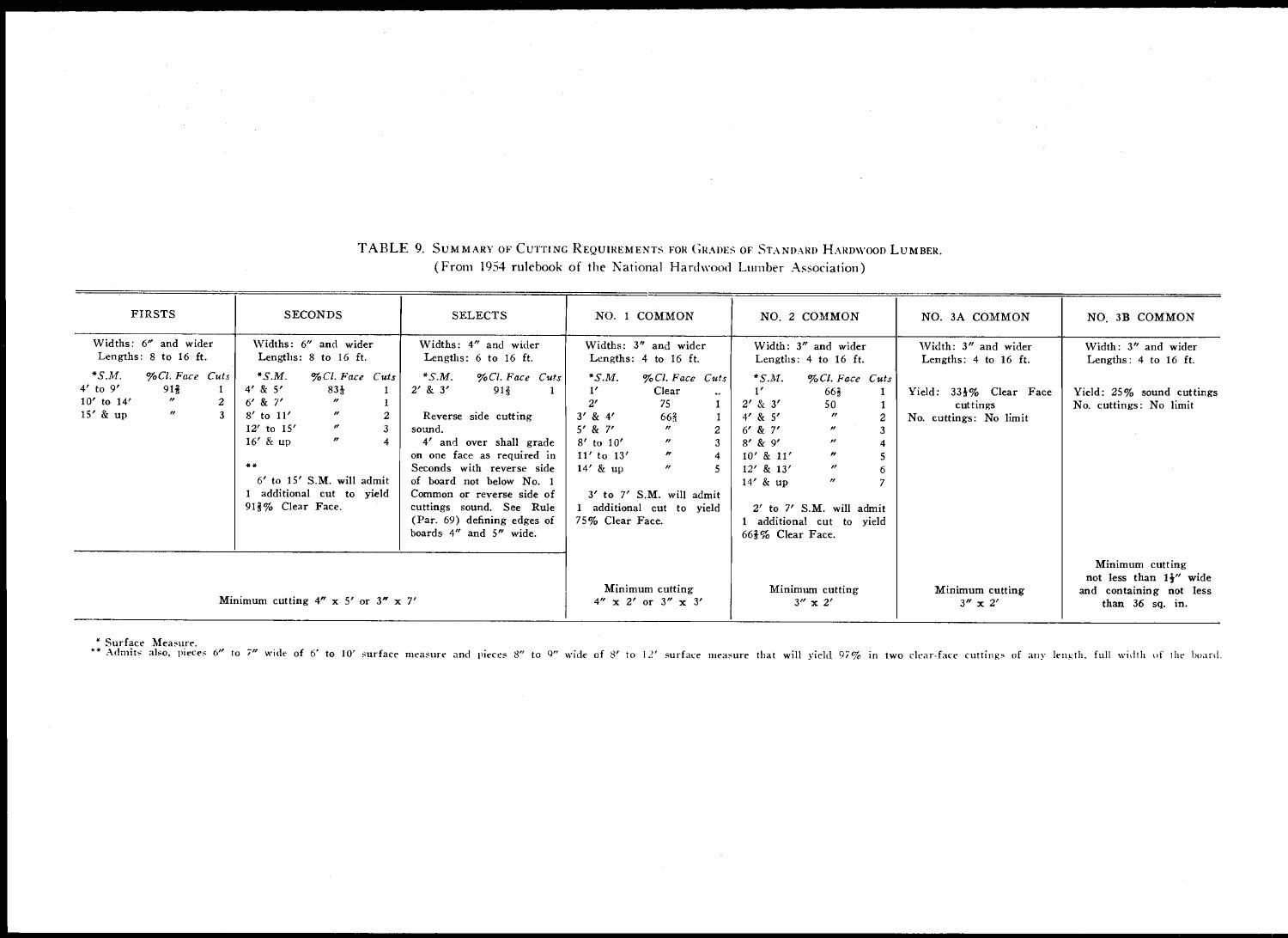| Grade factors                                                                     |                | Log grade                                                             |                                |
|-----------------------------------------------------------------------------------|----------------|-----------------------------------------------------------------------|--------------------------------|
|                                                                                   |                |                                                                       |                                |
| DIAMETER $(\text{minimum})$                                                       | 16"            | 10 <sup>ii</sup>                                                      | $R^{\prime\prime}$             |
|                                                                                   | 8 <sup>t</sup> | 8'                                                                    | ्छ ।                           |
| CLEAR CUTTINGS (on the 3 best faces)<br>Length $(\text{minimum})$ .               | 3'             | $2! - 3!$                                                             |                                |
| Number on face $(\text{maximum})$ .                                               | $\overline{2}$ | $\begin{array}{ccc} \n\end{array}$ $\begin{array}{ccc} \n\end{array}$ | :Unlimited                     |
| Yield in face length $(\text{minimum})$<br>SWEEP AND CROOK DEDUCTION (maximum). : | 5/6<br>15%     | 4/6<br>$\ddot{\phantom{a}}$<br>$30\%$<br>$\mathbf{z}$                 | 3/6<br>50%<br>$\ddot{\bullet}$ |
| CULL DEDUCTION, including sweep (maximum).:                                       | 40%            | 50%                                                                   | 50%                            |
|                                                                                   |                |                                                                       |                                |

Table 10. Log Grades for 8-foot Red Alder Logs.

Exceptions: Logs classified as below the No. 3 grade when graded from the second from the poorest face will be admitted in the No, 3 log grade when two sides are of No. 2 log grade quality.

Grade 2, 10-inch diameter inside bark, must be of grade 1 surface quality.

Note: Sound end defect (blue stain) in excess of 50 per cent of the area on either end of the log will cause a one step degrade.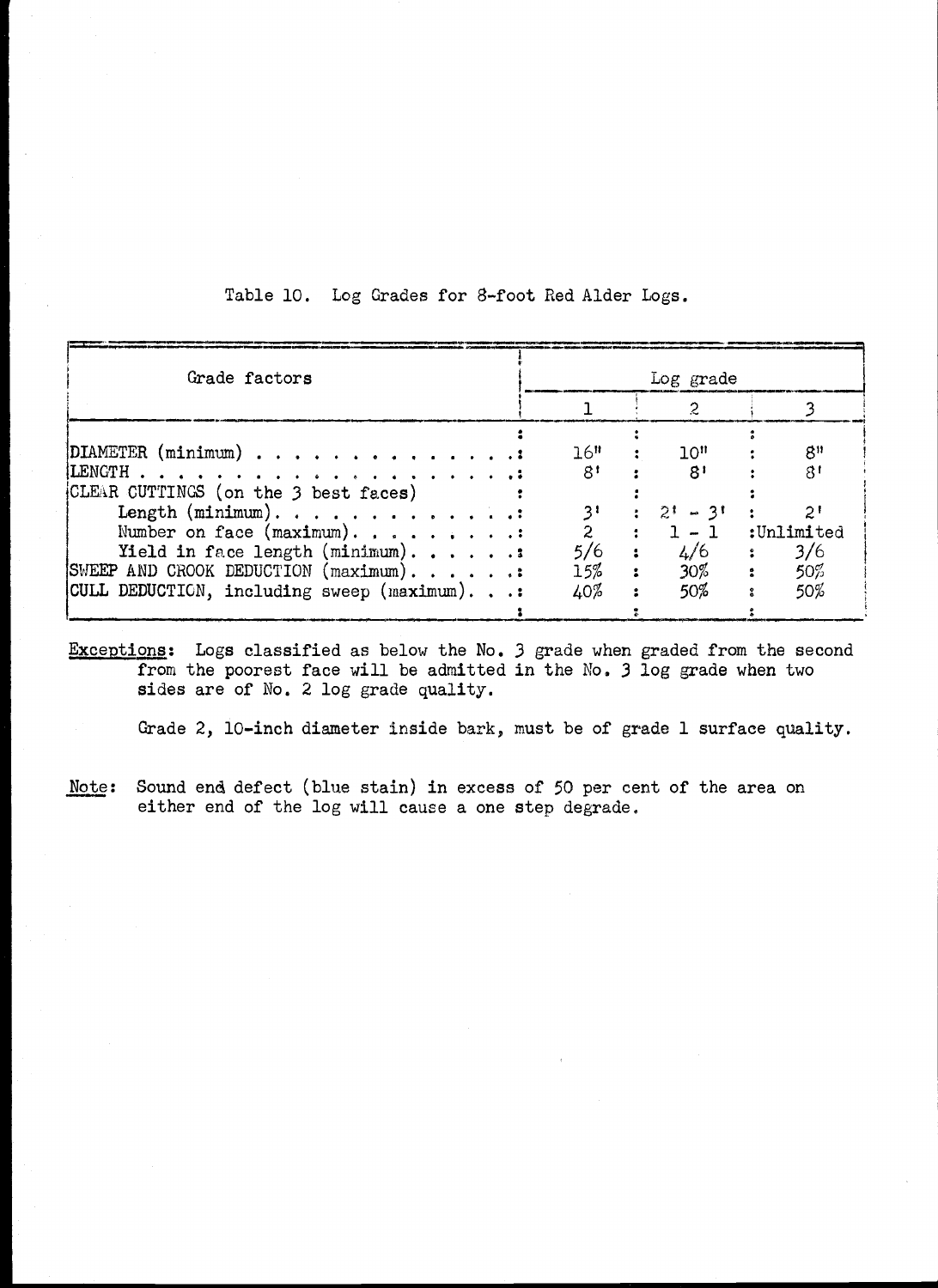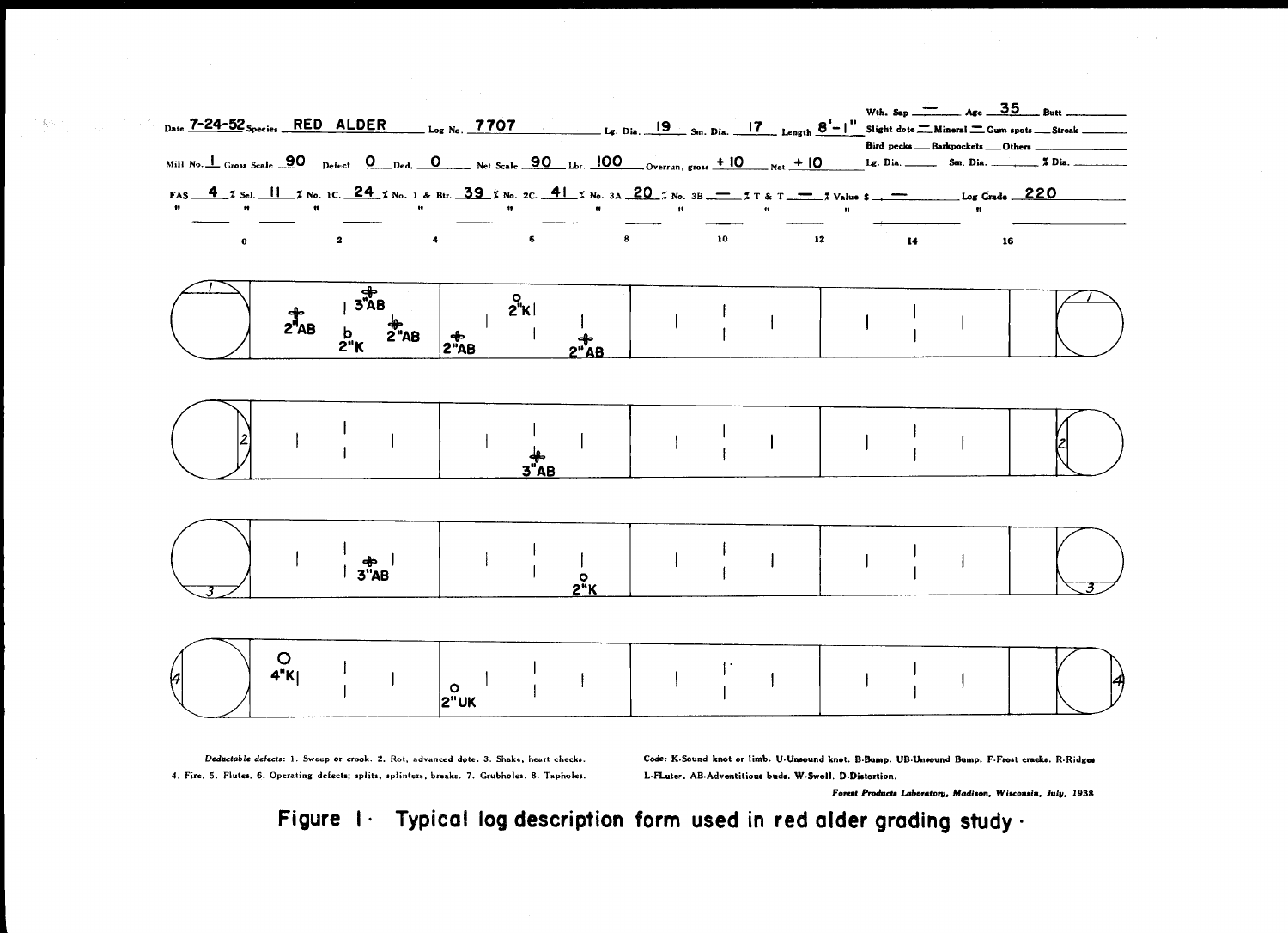|                                                                                                                                                                                                                                                                                                                                                                                                                                      |                                                             | Log grade 1                                                                                                        | Log grade $2:$                                                | Log grade 3                                                        |
|--------------------------------------------------------------------------------------------------------------------------------------------------------------------------------------------------------------------------------------------------------------------------------------------------------------------------------------------------------------------------------------------------------------------------------------|-------------------------------------------------------------|--------------------------------------------------------------------------------------------------------------------|---------------------------------------------------------------|--------------------------------------------------------------------|
| Grade factors                                                                                                                                                                                                                                                                                                                                                                                                                        | <b>Butts</b><br>only                                        | Butts and<br>uppers                                                                                                | Butts and<br>uppers                                           | Butts and<br>uppers                                                |
| $\text{DIAMETER (minimum)} \dots \dots \dots \dots \dots \dots \dots \dots \dots \dots$<br>$LENGTH$ (minimum)<br>CLEAR CUTTINGS (on the 3 best faces)<br>Length $(minnum)$<br>Number on face (maximum):<br>Yield in face length $(\text{minimum})$ :<br>SWEEP AND CROOK DEDUCTION $(\text{maximum}) \dots \dots \dots$<br>CULL DEDUCTION, including sweep $(\text{maximum}) \dots$ :<br>SOUND END DEFECTS, area $(\text{maximum})$ : | $10'+$<br>$7^{\prime}$<br>$\mathbf{2}$<br>5/6<br>15%<br>40% | $13"$ -15" : $16"$ -19" : 20"+:<br>$10 +$<br>5 <sup>t</sup><br>$3^1$<br>2<br>5/6<br>15%<br>40%<br>See instruction* | 11.<br>$8'$ -11': 12'+ :<br>$\mathbf{P}$<br>4/6<br>30%<br>50% | $8"+$<br>$8 +$<br>2 <sup>t</sup><br>Unlimited<br>3/6<br>50%<br>50% |
| -FACE I<br>FACE 4<br>-CLEAR CUTTING<br>CLEAR CUTTING-O<br>FACE 2<br><b>FACE</b>                                                                                                                                                                                                                                                                                                                                                      | இ<br>CLEAR CUTTING                                          | CLEAR CUTTING<br>O                                                                                                 | -CLEAR CUTTING                                                |                                                                    |
| Exceptions. -- In ash and basswood 12" d.i.b. for grade 1 butts.<br>Grade 2 10" d.i.b. must be grade 1 surface quality.                                                                                                                                                                                                                                                                                                              |                                                             |                                                                                                                    |                                                               |                                                                    |



Grade 2 10" d.i.b. must be grade 1 surface quality.<br>Grade 2 11" d.i.b. limited to two cuttings.<br>Grade 2 8' and 9' lengths limited to 12" d.i.b.;  $3/4$  yield if<br>Sweep and crook allowance reduced  $1/3$  in logs with more tha Grade 2 11" d.i.b. limited to two cuttings.<br>Grade 2 8' and 9' lengths limited to 12" d.i.b.; 3<br>Sweep and crook allowance reduced  $1/3$  in logs with<br>Sixty per cent cull deduction permitted in grade 3 Grade 2 8' and 9' lengths limited to 12" d.i.b.;  $3/4$  yield in not more than two 3'+ cuttings.<br>Sweep and crook allowance reduced  $1/3$  in logs with more than  $1/4$  diameter in sound end defect<br>Sixty per cent cull deducti Sweep and crook allowance reduced  $1/3$  in logs with more than  $1/4$  diameter in sound end defects.<br>Sixty per cent cull deduction permitted in grade 2 if otherwise of grade 2 quality.<br> $\frac{1}{3}$  Hardwood Log Grades for Sta Sixty per cent cull deduction permitted in grade 3 if otherwise of grade 2 quality<br>\* Hardwood Log Grades for Standard Lumber. Report No. D1737, Forest Products Lab<br>United States Department of Agriculture, Madison, Wisconsi \* Hardwood Log Grades for Standard Lumber. Report No. D1737, Forest Products Laboratory<br>United States Department of Agriculture, Madison, Wisconsin. 1949.<br>FIGURE 2. BASIC HARDWOOD LOG GRADES FOR STANDARD LI<br>(FOR EXCEPTIONS United States Department of Agriculture, Madison, Wisconsin. 1949.<br>FIGURE 2. BASIC HARDWOOD LOG GRADES FOR STANDARD<br>(FOR EXCEPTIONS TO BASIC LOG RULE FOR<br>RED ALDER SEE TABLE 10) E 2. BASIC HARDWOOD LOG<br>
(FOR EXCEPTIONS TO<br>
RED ALDER SEE BASIC HARDWOOD LOG GRADES FOR STANDARD LUMBER.<br>(FOR EXCEPTIONS TO BASIC LOG RULE FOR<br>RED ALDER SEE TABLE 10) BASIC LOG RULE FOR RED ALDER SEE TABLE

10 )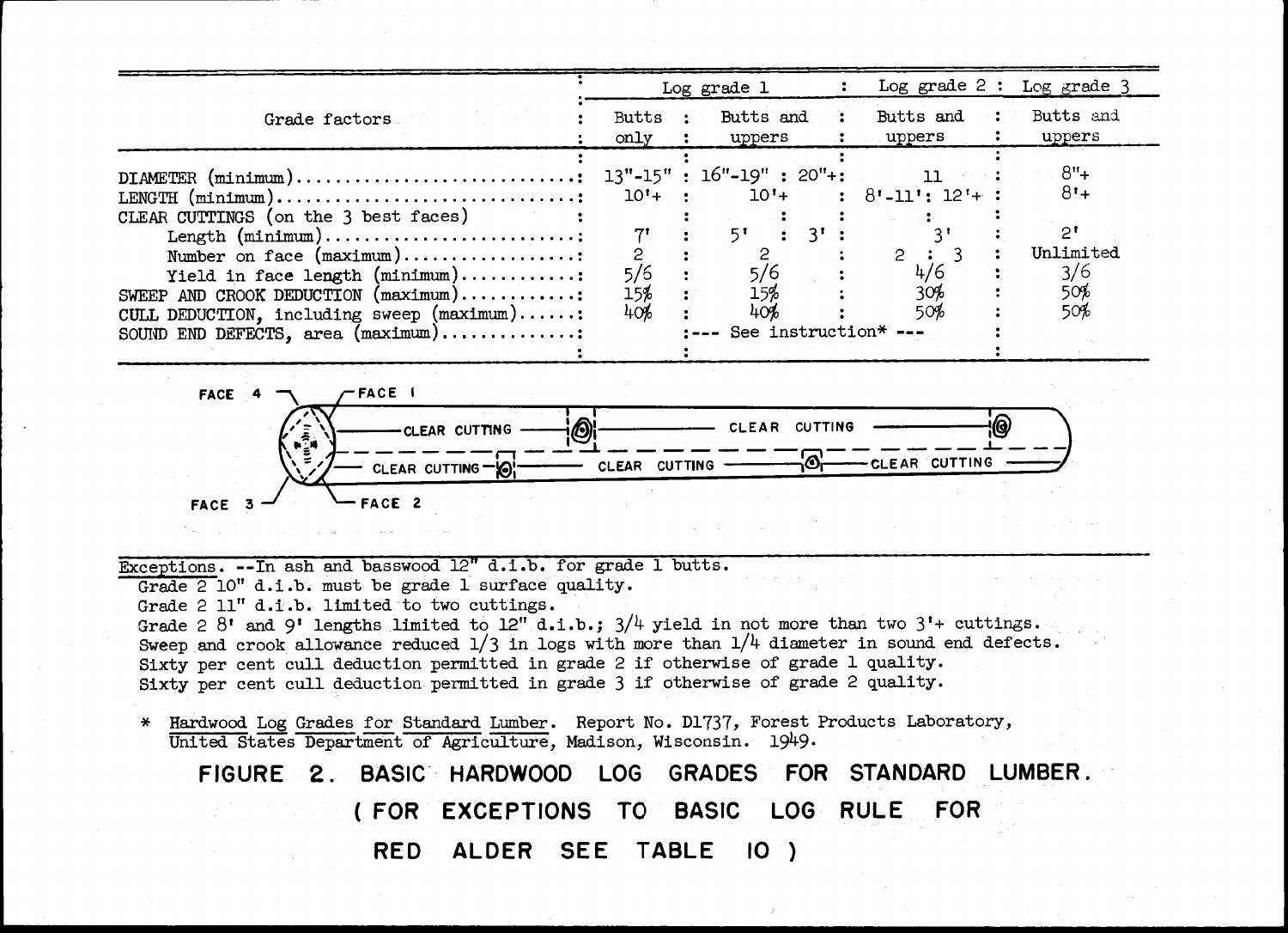